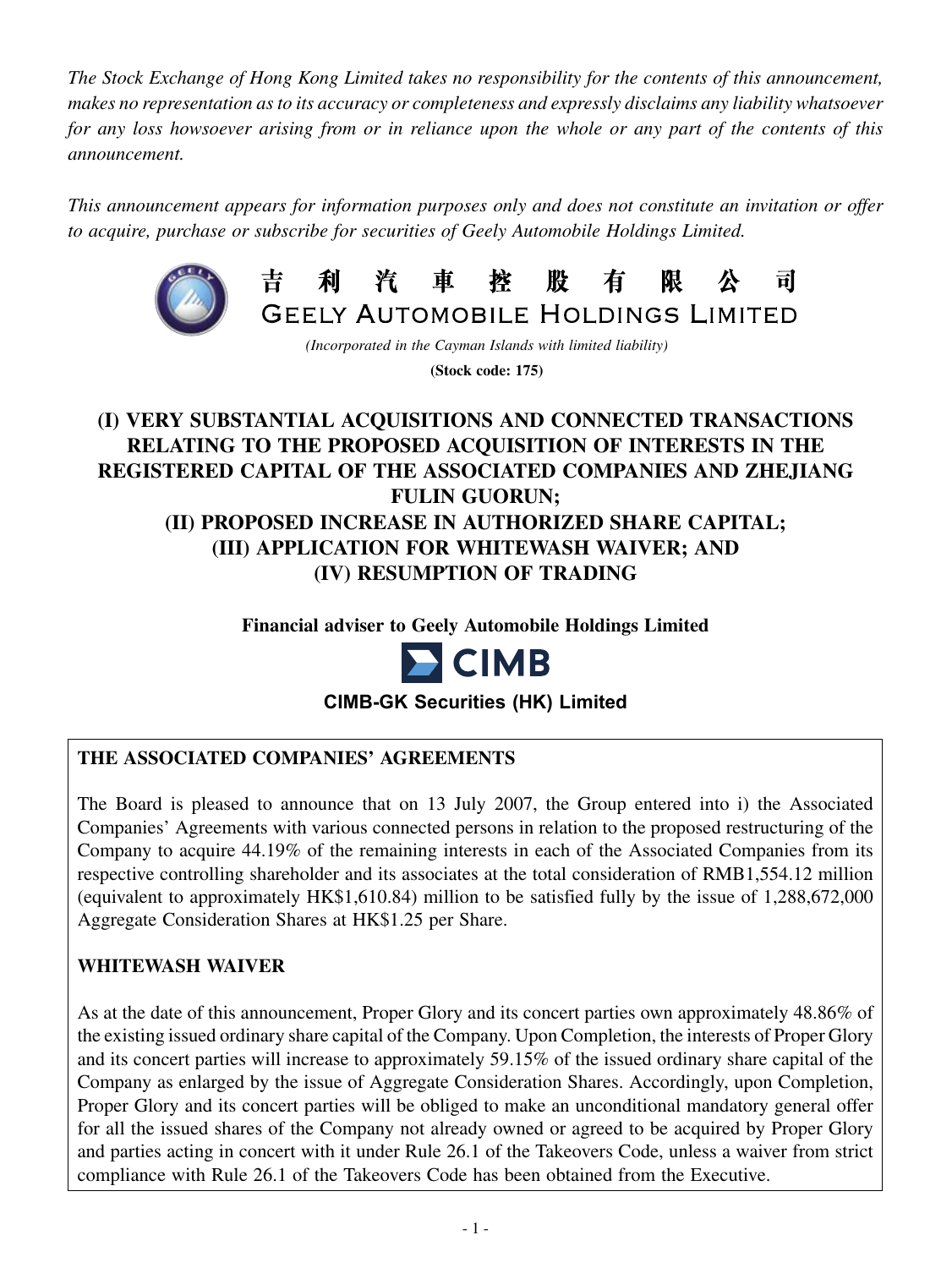Proper Glory has made an application to the Executive for the Whitewash Waiver. The Whitewash Waiver, if granted, will be subject to the approval of the Independent Shareholders by way of poll at the EGM. Proper Glory, its associates and its concert parties who are involved in, or interested in, the Restructuring are required to abstain from voting under the Takeovers Code. **If the Whitewash Waiver is not granted, the Agreements will lapse and the Restructuring will not proceed.**

# **ZHEJIANG FULIN GUORUN EQUITY TRANSFER AGREEMENT**

On 13 July 2007, Centurion, a wholly-owned subsidiary of the Company, and Zhejiang Fulin Automobile entered into the Zhejiang Fulin Guorun Equity Transfer Agreement pursuant to which Centurion agreed to acquire the remaining 49% interest in the registered capital of Zhejiang Fulin Guorun from Zhejiang Fulin Automobile for a total consideration of RMB22.48 million (equivalent to approximately HK\$23.30 million), which is payable in cash by primarily applying the dividends to be distributed from Zhejiang Fulin Guorun.

# **OTHER PROJECT DOCUMENTS**

The Associated Companies and Zhejiang Fulin Guorun will also enter into the Other Project Documents with companies under the control of Mr. Li and his associates to govern certain sale and purchase of sedan related components and products, warranties and financial assistances upon Completion. The transactions contemplated under the Other Project Documents will constitute continuing connected transactions of the Company and will be subject to the requirements of reporting, announcement and the approval from the Independent Shareholders (by way of poll) as set out in Chapter 14A of the Listing Rules. Further announcements will be made in accordance with the Listing Rules as soon as possible and details of the Other Project Documents and continuing connected transactions will be included in the circular containing, among other things, further details of the Agreements and the Whitewash Waiver.

# **INCREASE IN AUTHORIZED CAPITAL**

The Company proposes to increase its authorized share capital from HK\$160,000,000 to HK\$240,000,000 by the addition thereto of 4,000,000,000 Shares of HK\$0.02 each.

## **GENERAL**

Each of Zhejiang Geely Merrie, Shanghai Maple Automobile, Zhejiang Haoqing and Zhejiang Fulin Automobile is a connected person of the Company for the purpose of the Listing Rules by virtue of the fact that each of Zhejiang Geely Merrie, Shanghai Maple Automobile and Zhejiang Haoqing is beneficially owned by Mr. Li and his associates and Zhejiang Fulin Automobile is a substantial shareholder of Zhejiang Fulin Guorun holding 49% interest in the registered capital of Zhejiang Fulin Guorun. According to Rule 14.08 of the Listing Rules, the entering into of the Agreements constitutes very substantial acquisitions and connected transactions of the Company under Chapters 14 and 14A of the Listing Rules and is subject to the requirements of reporting, announcement, and the approval by the Independent Shareholders (by way of poll) as set out in Chapter 14A of the Listing Rules.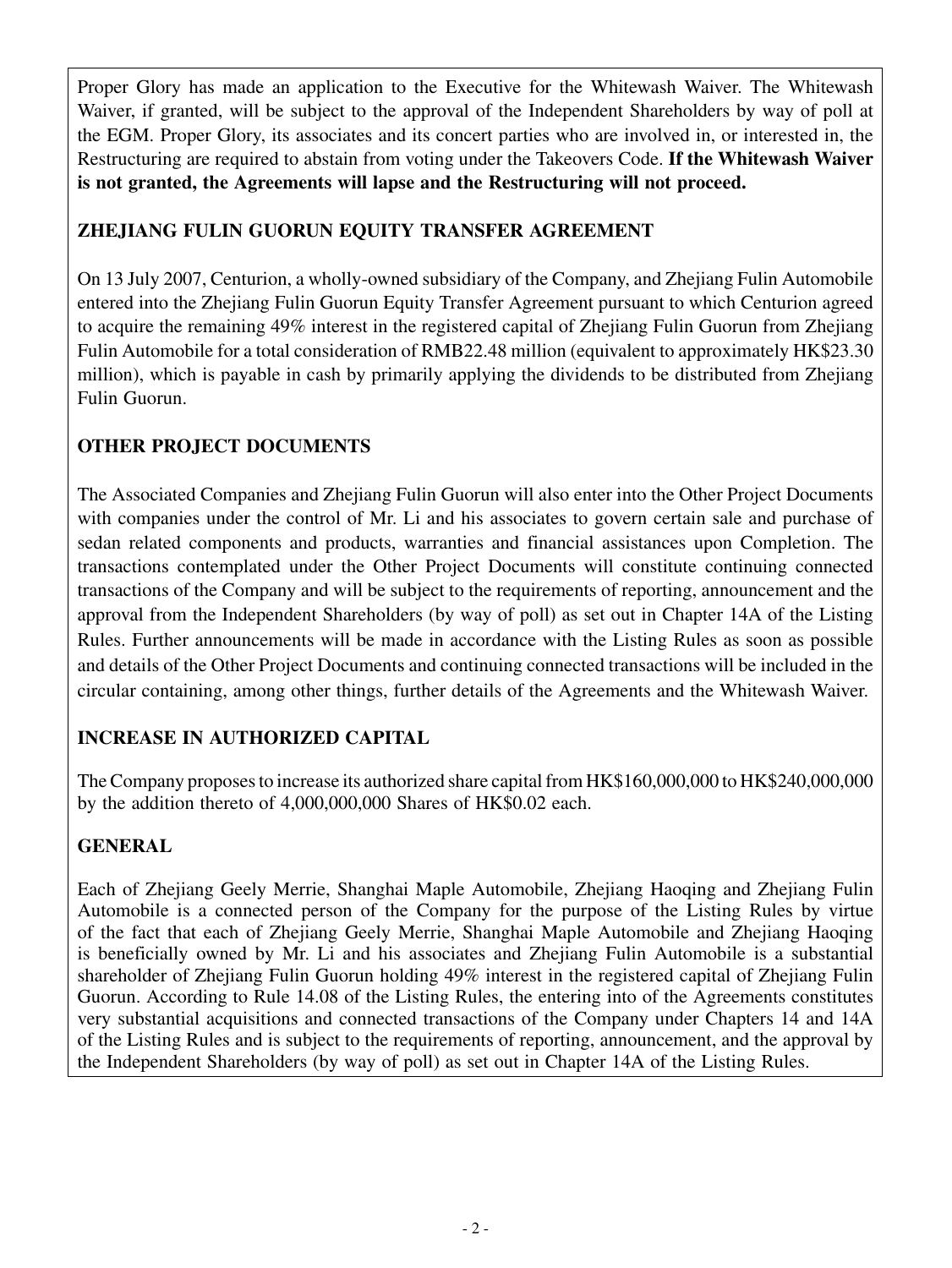Proper Glory and Geely Group (both wholly-owned by Mr. Li, and holding in aggregate, 48.86% in the issued share capital of the Company), their respective associates and parties acting in concert with any of them will abstain from voting for the resolutions to approve the Agreements and the Whitewash Waiver to be put forward at the EGM.

An Independent Board Committee will be appointed to advise the Independent Shareholders in respect of the terms of the Agreements and the Whitewash Waiver. An independent financial adviser will also be appointed to advise the Independent Board Committee and the Independent Shareholders in this regard. Further announcement will be made as soon as the independent financial adviser is appointed.

A circular containing, among other things, (i) further details of the Agreements, the continuing connected transactions contemplated under the Other Project Documents, the proposed increase in authorized share capital of the Company and the Whitewash Waiver; (ii) accountants' report of the Associated Companies and Zhejiang Fulin Guorun; (iii) a letter of advice from the independent financial adviser to the Independent Board Committee and the Independent Shareholders; (iv) the recommendation from the Independent Board Committee to the Independent Shareholders, together with (v) the notice of the EGM will be despatched to the Shareholders as soon as practicable.

### **RESUMPTION OF TRADING**

At the request of the Company, trading in the Shares on the Stock Exchange has been suspended from 2:30 p.m. on 11 July 2007 pending the release of this announcement. An application has been made by the Company to the Stock Exchange for resumption of trading in the Shares on the Stock Exchange with effect from 9:30 a.m. on 16 July 2007.

**As the Restructuring is subject to a number of conditions precedent, it may or may not be completed. Shareholders and potential investors should exercise caution when dealing in the securities of the Company, and if they are in any doubt about their position, they should consult their professional advisers.**

The Board is pleased to announce that on 13 July 2007, the Group entered into i) the Associated Companies' Agreements with various connected persons in relation to the proposed restructuring of the Company to acquire 44.19% of the remaining interests in each of the Associated Companies from its respective controlling shareholder and its associates at the total consideration of RMB1,554.12 (equivalent to approximately HK\$1,610.84) million to be satisfied fully by the issue of 1,288,672,000 Aggregate Consideration Shares at HK\$1.25 per Share; and ii) the Zhejiang Fulin Guorun Equity Transfer Agreement to acquire the remaining 49% interest in Zhejiang Fulin Guorun from Zhejiang Fulin Automobile at the consideration of RMB22.48 million (equivalent to approximately HK\$23.30 million) to be fully satisfied in cash by primarily applying the dividends to be distributed from Zhejiang Fulin Guorun.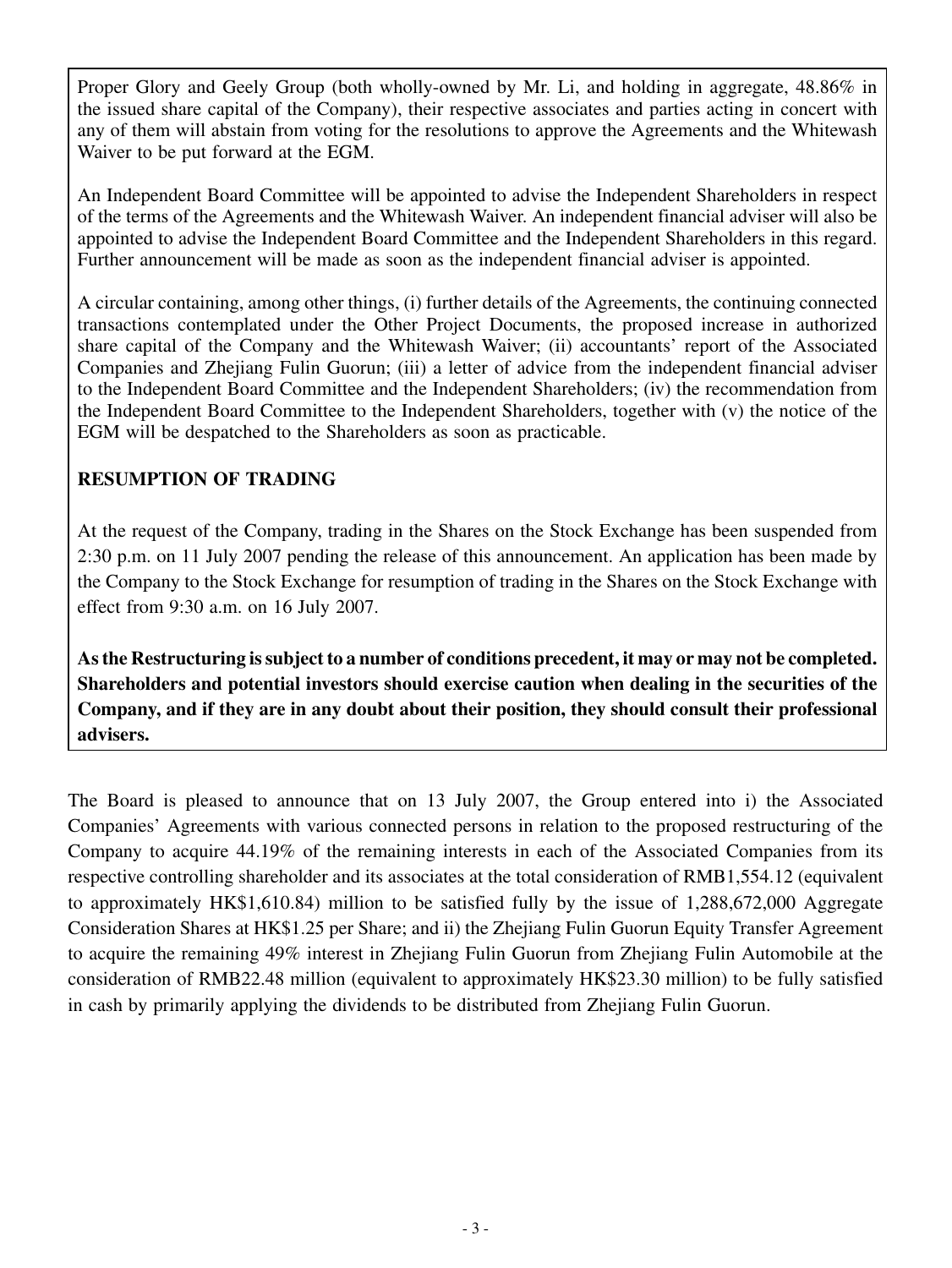# **THE ASSOCIATED COMPANIES' AGREEMENTS DATED 13 JULY 2007**

| <b>Associated</b><br><b>Companies'</b><br><b>Agreements</b> | <b>Parties</b>                                      | <b>Assets to be transferred Consideration</b>                                                                                                    |                                                                                                                                                                                                                                                                                                                                                                                                                                                                                                                                                                                                                                                                                                                                                                                            |
|-------------------------------------------------------------|-----------------------------------------------------|--------------------------------------------------------------------------------------------------------------------------------------------------|--------------------------------------------------------------------------------------------------------------------------------------------------------------------------------------------------------------------------------------------------------------------------------------------------------------------------------------------------------------------------------------------------------------------------------------------------------------------------------------------------------------------------------------------------------------------------------------------------------------------------------------------------------------------------------------------------------------------------------------------------------------------------------------------|
| i) Zhejiang<br><b>JV Equity</b><br>Transfer<br>Agreement    | 1) Centurion<br>2) Zhejiang Geely<br>Merrie         | Zhejiang Geely Merrie<br>will transfer a $44.19\%$<br>interest in the registered<br>capital of the Zhejiang JV<br>to Centurion.                  | The consideration of RMB936.33<br>million (equivalent to approximately<br>HK\$970.51 million) for the Zhejiang<br>JV Transfer was determined after<br>arm's length negotiation between<br>Centurion and Zhejiang Geely<br>Merrie with reference to the 44.19%<br>attributable interest in the unaudited<br>net asset value of Zhejiang JV as at<br>30 June 2007. The consideration for<br>the Zhejiang JV Transfer will be fully<br>satisfied by the issue of the Zhejiang<br>JV Consideration Shares, representing<br>approximately 15.17% of the existing<br>issued share capital of the Company<br>and approximately 12.12% of the<br>issued share capital of the Company as<br>enlarged by the issue of the Aggregate<br><b>Consideration Shares.</b>                                  |
| ii) Shanghai<br>Maple JV<br>Equity<br>Transfer<br>Agreement | 1) Value Century<br>2) Shanghai Maple<br>Automobile | Shanghai Maple<br>Automobile will transfer<br>a 44.19 $%$ interest in the<br>registered capital of the<br>Shanghai Maple JV to<br>Value Century. | The consideration of RMB354.53<br>million (equivalent to approximately<br>HK\$367.47 million) for the Shanghai<br>Maple JV Transfer was determined<br>after arm's length negotiation between<br>Value Century and Shanghai Maple<br>Automobile with reference to the<br>44.19% attributable interest in the<br>unaudited net asset value of Shanghai<br>Maple JV as at 30 June 2007. The<br>consideration for the Shanghai Maple<br>JV Transfer will be fully satisfied by<br>the issue of the Shanghai Maple JV<br>Consideration Shares, representing<br>approximately 5.75% of the existing<br>issued share capital of the Company<br>and approximately 4.59% of the<br>issued share capital of the Company as<br>enlarged by the issue of the Aggregate<br><b>Consideration Shares.</b> |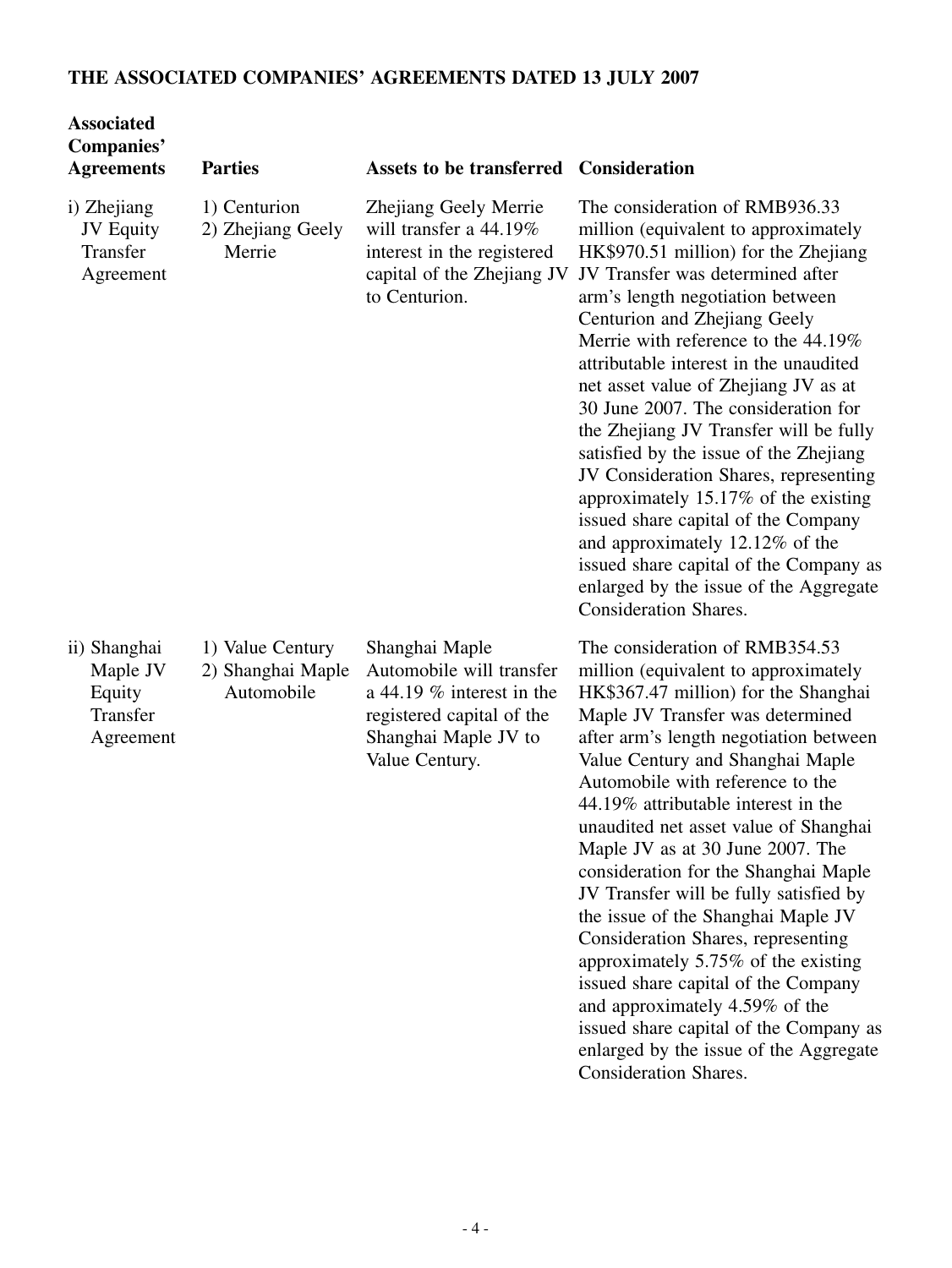| <b>Associated</b><br><b>Companies'</b><br><b>Agreements</b>            | <b>Parties</b>                         | <b>Assets to be transferred Consideration</b> |                                                                                                                                                                                                                                                                                                                                                                                                                                                                                                                                                                                                                                                                                                                                                                                                                                                                               |
|------------------------------------------------------------------------|----------------------------------------|-----------------------------------------------|-------------------------------------------------------------------------------------------------------------------------------------------------------------------------------------------------------------------------------------------------------------------------------------------------------------------------------------------------------------------------------------------------------------------------------------------------------------------------------------------------------------------------------------------------------------------------------------------------------------------------------------------------------------------------------------------------------------------------------------------------------------------------------------------------------------------------------------------------------------------------------|
| iii) Zhejiang<br>Kingkong<br><b>JV Equity</b><br>Transfer<br>Agreement | 1) Centurion<br>2) Zhejiang<br>Haoqing | Zhejiang Haoqing will<br>to Centurion.        | The consideration of RMB155.84<br>transfer a $44.19\%$ interest million (equivalent to approximately<br>in the registered capital of HK\$161.52 million) for the Zhejiang<br>the Zhejiang Kingkong JV Kingkong JV Transfer was determined<br>after arm's length negotiation between<br>Centurion and Zhejiang Haoqing with<br>reference to the 44.19% attributable<br>interest in the unaudited net asset<br>value of Zhejiang Kingkong JV as at<br>30 June 2007. The consideration<br>for the Zhejiang Kingkong JV<br>Transfer will be fully satisfied by the<br>issue of the Zhejiang Kingkong JV<br>Consideration Shares, representing<br>approximately 2.53% of the existing<br>issued share capital of the Company<br>and approximately 2.02% of the<br>issued share capital of the Company as<br>enlarged by the issue of the Aggregate<br><b>Consideration Shares.</b> |
| iv) Zhejiang<br>Ruhoo JV<br>Equity<br>Transfer<br>Agreement            | 1) Centurion<br>2) Zhejiang<br>Haoqing | Zhejiang Haoqing will<br>Centurion.           | The consideration of RMB90.21<br>transfer a $44.19\%$ interest million (equivalent to approximately<br>in the registered capital of HK\$93.50 million) for the Zhejiang<br>the Zhejiang Ruhoo JV to Ruhoo JV Transfer was determined<br>after arm's length negotiation between<br>Centurion and Zhejiang Haoqing with<br>reference to the 44.19% attributable<br>interest in the unaudited net asset<br>value of Zhejiang Ruhoo JV as at<br>30 June 2007. The consideration for<br>the Zhejiang Ruhoo JV Transfer will<br>be fully satisfied by the issue of the<br>Zhejiang Ruhoo JV Consideration<br>Shares, representing approximately<br>1.46% of the existing issued<br>share capital of the Company and                                                                                                                                                                 |

approximately 1.17% of the issued share capital of the Company as enlarged by the issue of the Aggregate Consideration Shares.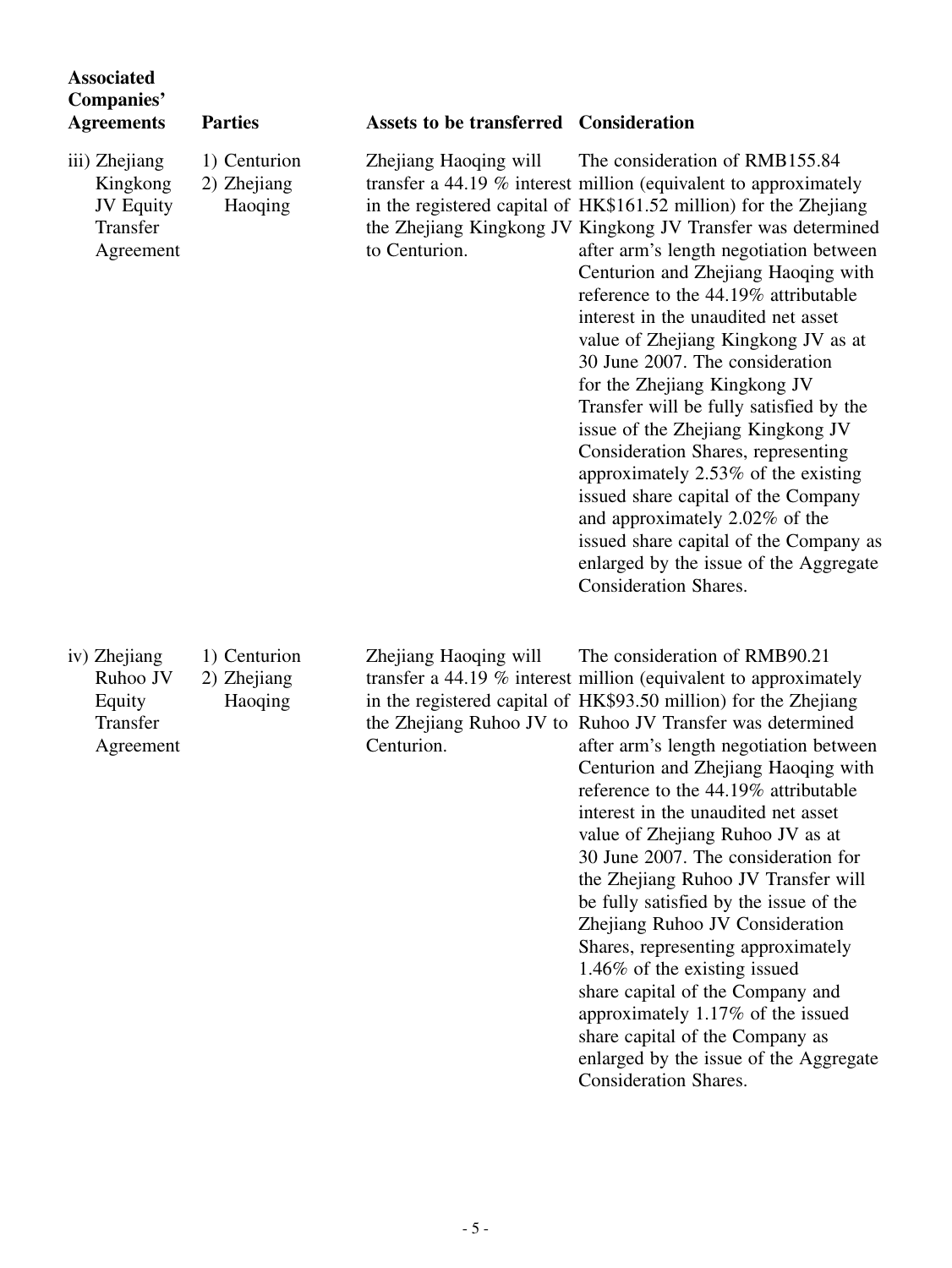| <b>Associated</b><br>Companies'<br><b>Agreements</b>              | <b>Parties</b>         | <b>Assets to be transferred Consideration</b>                                                |                                                                                                                                                                                                                                                                                                                                                                                                                                                                                                                                                                                                                                                                                                                                                                                     |
|-------------------------------------------------------------------|------------------------|----------------------------------------------------------------------------------------------|-------------------------------------------------------------------------------------------------------------------------------------------------------------------------------------------------------------------------------------------------------------------------------------------------------------------------------------------------------------------------------------------------------------------------------------------------------------------------------------------------------------------------------------------------------------------------------------------------------------------------------------------------------------------------------------------------------------------------------------------------------------------------------------|
| v) Hunan Geely 1) Centurion<br>JV Equity<br>Transfer<br>Agreement | 2) Zhejiang<br>Haoqing | Zhejiang Haoqing will<br>in the registered capital<br>of the Hunan Geely JV to<br>Centurion. | The consideration of RMB17.21<br>transfer a $44.19\%$ interest million (equivalent to approximately<br>HK\$17.84 million) for the Hunan<br>Geely JV Transfer was determined<br>after arm's length negotiation between<br>Centurion and Zhejiang Haoqing with<br>reference to the 44.19% attributable<br>interest in the unaudited net asset<br>value of Hunan Geely JV as at 30<br>June 2007. The consideration for<br>the Hunan Geely JV Transfer will<br>be fully satisfied by the issue of the<br>Hunan Geely JV Consideration Shares,<br>representing approximately 0.28% of<br>the existing issued share capital of the<br>Company and approximately 0.22%<br>of the issued share capital of the<br>Company as enlarged by the issue of<br>the Aggregate Consideration Shares. |

#### **Aggregate Consideration Shares**

The issue price of the Aggregate Consideration Shares of HK\$1.25 per Share, was determined after arm's length negotiations between the parties to the Associated Companies' Agreements with reference to the average closing price of the Shares as quoted on the Stock Exchange for the last 20 trading days ended on 11 July 2007, the date of suspension of trading in the Shares on the Stock Exchange pending the release of this announcement:

- (i) a discount of approximately 6.72% to the closing price of the Shares of HK\$1.34 per Share as quoted on the Stock Exchange on the Last Trading Day;
- (ii) a discount of approximately 14.38% to the closing price of the Shares of HK\$1.46 per Share as quoted on the Stock Exchange on 11 July 2007, the date of suspension of trading in the Shares on the Stock Exchange pending the release of this announcement;
- (iii) a discount of approximately 5.30% to the average closing price of the Shares of approximately HK\$1.32 per Share as quoted on the Stock Exchange for the last five trading days ended on 11 July 2007, the date of suspension of trading in the Shares on the Stock Exchange pending the release of this announcement;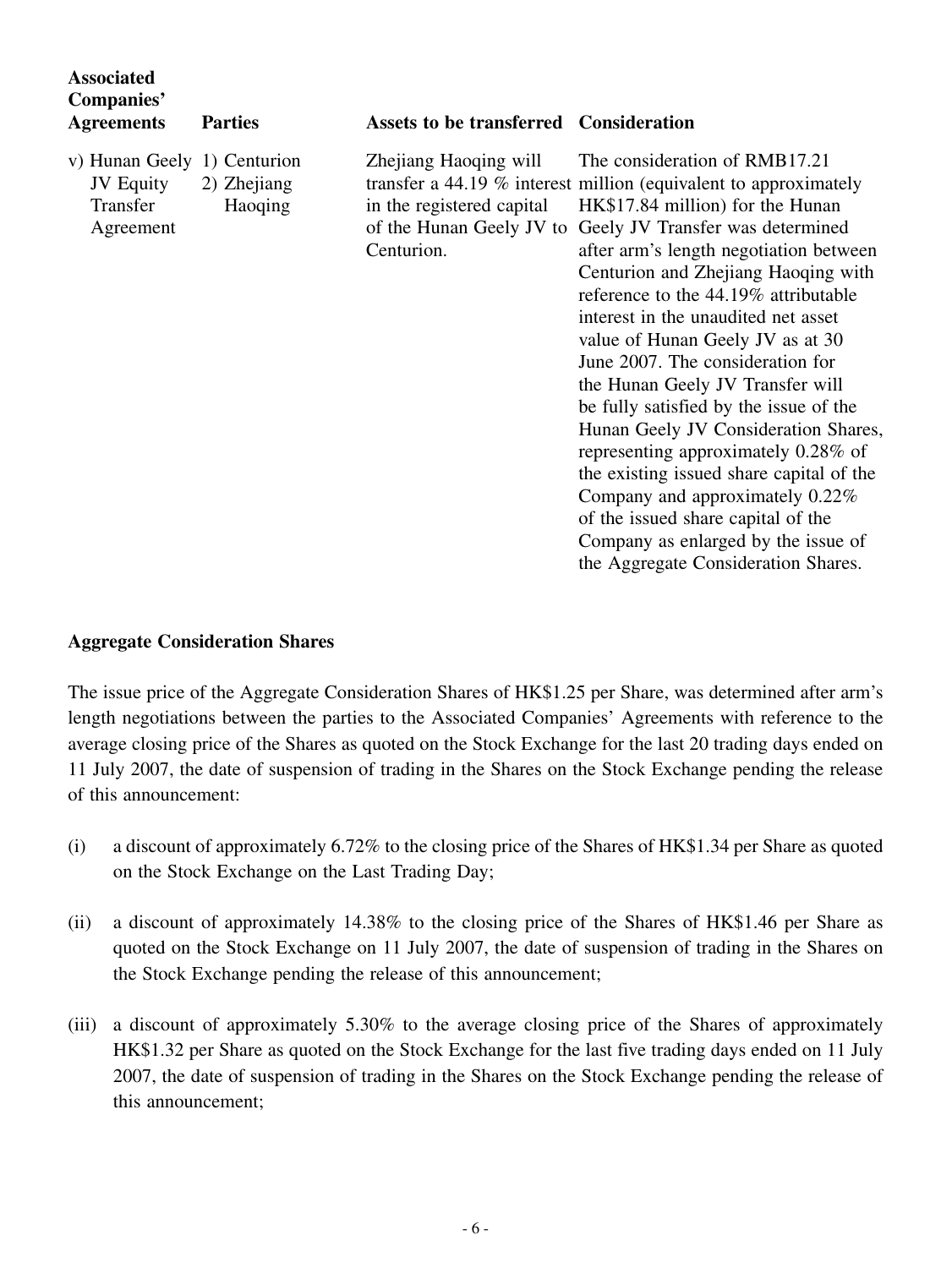- (iv) a discount of approximately 1.57% to the average closing price of the Shares of approximately HK\$1.27 per Share as quoted on the Stock Exchange for the last 10 trading days ended on 11 July 2007, the date of suspension of trading in the Shares on the Stock Exchange pending the release of this announcement;
- (v) equal to the average closing price of the Shares of approximately HK\$1.25 per Share as quoted on the Stock Exchange for the last 20 trading days ended on 11 July 2007, the date of suspension of trading in the Shares on the Stock Exchange pending the release of this announcement; and
- (vi) a premium of approximately 400.00% over the audited consolidated net asset value per share of HK\$0.25 as at 31 December 2006.

The Aggregate Consideration Shares represent approximately 25.19% of the existing issued share capital of the Company and approximately 20.12% of the issued share capital of the Company as enlarged by the issue of Aggregate Consideration Shares. The Aggregate Consideration Shares will be issued under the specific mandate proposed to be obtained at the EGM. An application will be made to the Stock Exchange for the listing of and permission to deal in the Aggregate Consideration Shares.

The Aggregate Consideration Shares will rank pari passu in all respects with the Shares in issue upon allotment and issue of the Aggregate Consideration Shares on the date of Completion.

#### **Conditions precedent in general**

Completion of each of the Associated Companies' Agreements is conditional upon satisfaction of the following conditions precedent:

- (a) irrevocable and unconditional approvals from the relevant PRC government authority responsible for the examination and approval in relation to (i) the Transfers, and (ii) the new articles of association of each of the Associated Companies;
- (b) approval to the change in the shareholding structure of the Associated Companies from the Administration of Industry and Commerce governing the Associated Companies;
- (c) each of the Associated Companies has obtained the Certificate of Approval for Establishment of Enterprises with Foreign Investment in relation to the Group's 91% interest in the registered capital of each of the Associated Companies;
- (d) new business license for each of the Associated Companies has been obtained;
- (e) approval from the relevant PRC government authority in relation to the issue of Aggregate Consideration Shares for the Transfers, if necessary;
- (f) consents and approvals from any relevant governments authority and other relevant third parties (e.g. bank) in connection with the transactions contemplated by the Transfers, if necessary;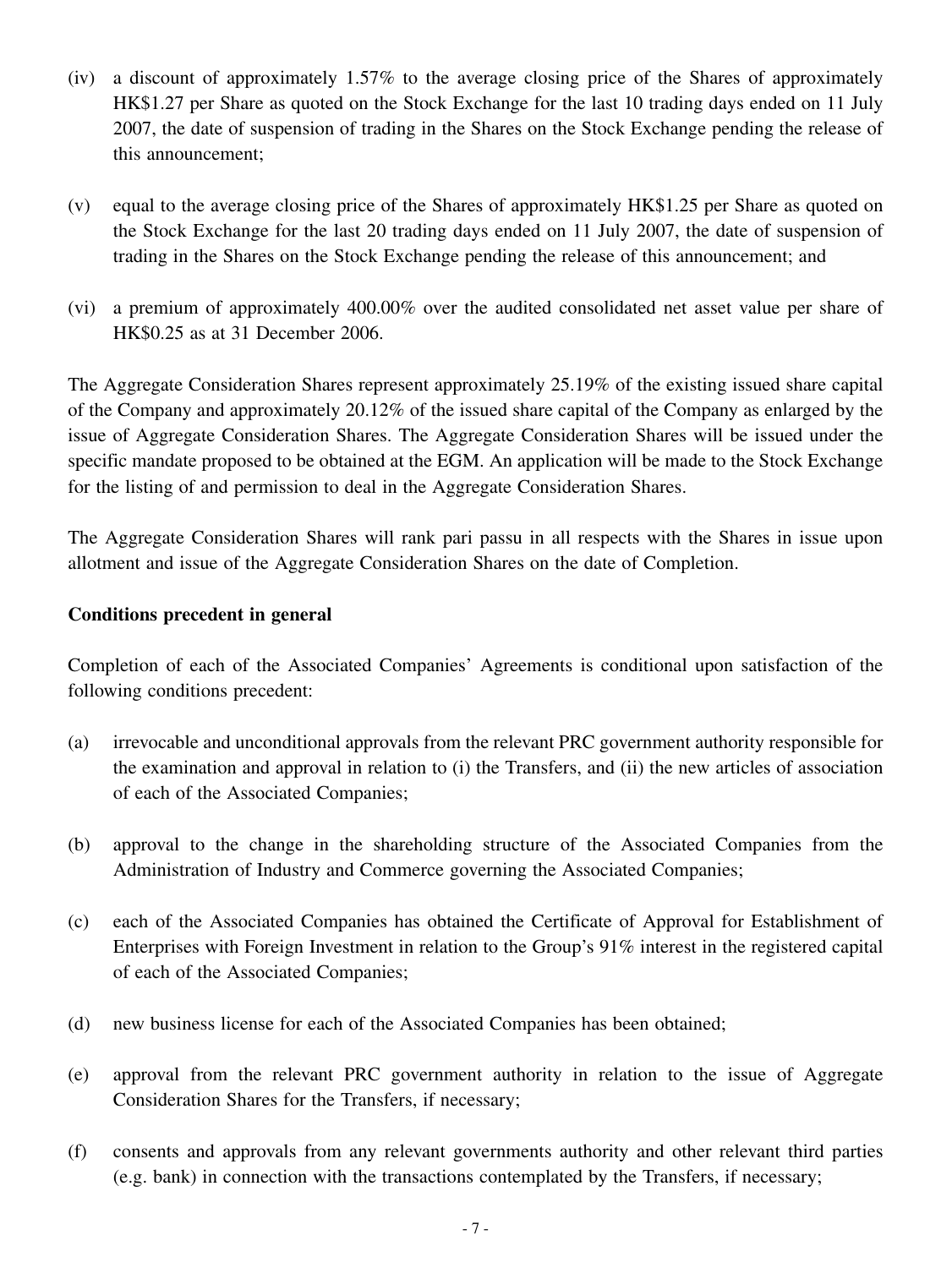- (g) the entering into of each of the Associated Companies' Agreements and the Whitewash Waiver have been approved by the Independent Shareholders in the EGM;
- (h) the Listing Committee of the Stock Exchange having agreed to grant the listing of, and permission to deal in, the Aggregate Consideration Shares;
- (i) the Executive granting to Proper Glory and parties acting in concert with it the Whitewash Waiver; and
- (j) warranties by parties to the Associated Companies' Agreements as set forth in the Associated Companies' Agreements remaining true and accurate in all material respects have been provided.

Conditions (g) and (i) cannot be waived by parties to the Associated Companies' Agreements. The Group reserves the right to waive condition (j). If the above conditions have not been fulfilled or waived on or before 31 December 2007 (or such later date as the parties may agree in writing), the Associated Companies' Agreements will lapse and all the obligations and liabilities of the parties to the Associated Companies' Agreements will cease and terminate.

#### **ZHEJIANG FULIN GUORUN EQUITY TRANSFER AGREEMENT DATED 13 JULY 2007**

| <b>Parties</b>           | $\ddot{\cdot}$ | Centurion<br>(1)                                                                                                                                                                                                                                                                                                                                                                                                                                                                                                                                                                     |
|--------------------------|----------------|--------------------------------------------------------------------------------------------------------------------------------------------------------------------------------------------------------------------------------------------------------------------------------------------------------------------------------------------------------------------------------------------------------------------------------------------------------------------------------------------------------------------------------------------------------------------------------------|
|                          |                | Zhejiang Fulin Automobile<br>(2)                                                                                                                                                                                                                                                                                                                                                                                                                                                                                                                                                     |
| Assets to be transferred | $\ddot{\cdot}$ | Zhejiang Fulin Automobile will transfer a 49% interest in the registered<br>capital of Zhejiang Fulin Guorun to Centurion.                                                                                                                                                                                                                                                                                                                                                                                                                                                           |
| <b>Consideration</b>     | $\ddot{\cdot}$ | The consideration of RMB22.48 million (equivalent to approximately<br>HK\$23.30 million) for the Zhejiang Fulin Guorun Transfer was<br>determined after arm's length negotiation between Centurion and<br>Zhejiang Fulin Automobile taking into consideration 49% of the<br>attributable interest in the unaudited net asset value of Zhejiang Fulin<br>Guorun as at 30 June 2007. The consideration for the Zhejiang Fulin<br>Guorun Transfer will be fully satisfied in cash at Completion by<br>primarily applying the dividends to be distributed from Zhejiang Fulin<br>Guorun. |

#### **Conditions precedent**

Completion of the Zhejiang Fulin Guorun Equity Transfer Agreement is conditional upon satisfaction of the following conditions precedent:

(a) irrevocable and unconditional approvals from the relevant PRC government authority responsible for the examination and approval in relation to (i) the Zhejiang Fulin Guorun Transfer, and (ii) the new articles of association of Zhejiang Fulin Guorun;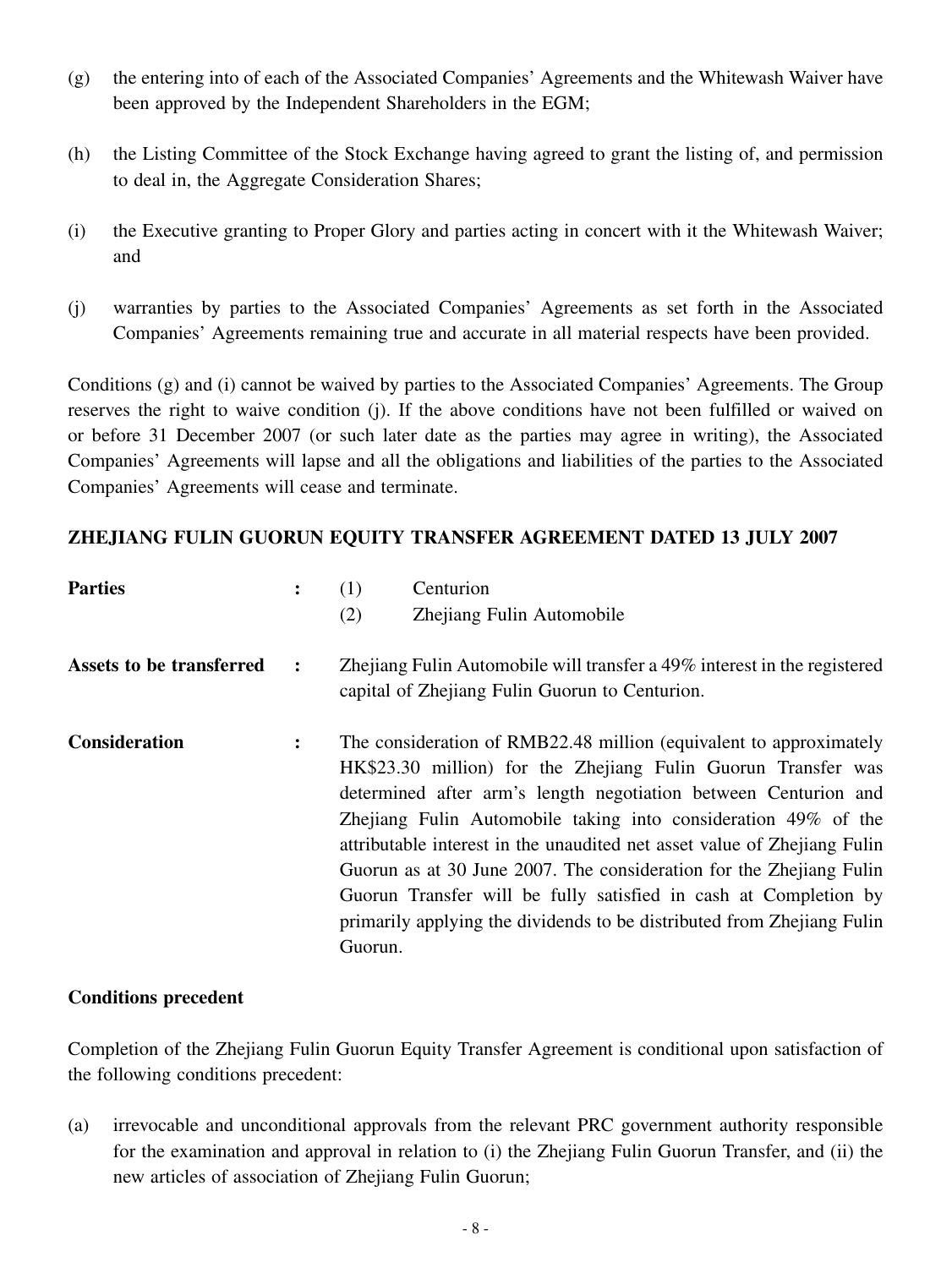- (b) approval to the change in the shareholding structure of Zhejiang Fulin Guorun from the Administration of Industry and Commerce governing the Zhejiang Fulin Guorun;
- (c) Zhejiang Fulin Guorun has obtained the Certificate of Approval for Establishment of Enterprises with Foreign Investment in relation to the Group's wholly-owned interest in the registered capital of Zhejiang Fulin Guorun;
- (d) new business license for the Zhejiang Fulin Guorun has been granted;
- (e) consents and approvals from any relevant governments authority and other relevant third parties (e.g. bank) in connection with the transactions contemplated by the Zhejiang Fulin Guorun Transfer, if necessary;
- (f) the entering into of Zhejiang Fulin Guorun Equity Transfer Agreement and the Whitewash Waiver have been approved by the Independent Shareholders in the EGM;
- (g) the Executive granting to Proper Glory and parties acting in concert with it the Whitewash Waiver; and
- (h) warranties by parties to the Zhejiang Fulin Guorun Equity Transfer Agreement as set forth in the Zhejiang Fulin Guorun Equity Transfer Agreement remaining true and accurate in all material respects have been provided.

Conditions (f) and (g) cannot be waived by parties to the Zhejiang Fulin Guorun Equity Transfer Agreement. The Group reserves the right to waive condition (h). If the above conditions have not been fulfilled or waived on or before 31 December 2007 (or such later date as the parties may agree in writing), the Zhejiang Fulin Guorun Equity Transfer Agreement will lapse and all the obligations and liabilities of the parties to the Zhejiang Fulin Guorun Equity Transfer Agreement will cease and terminate.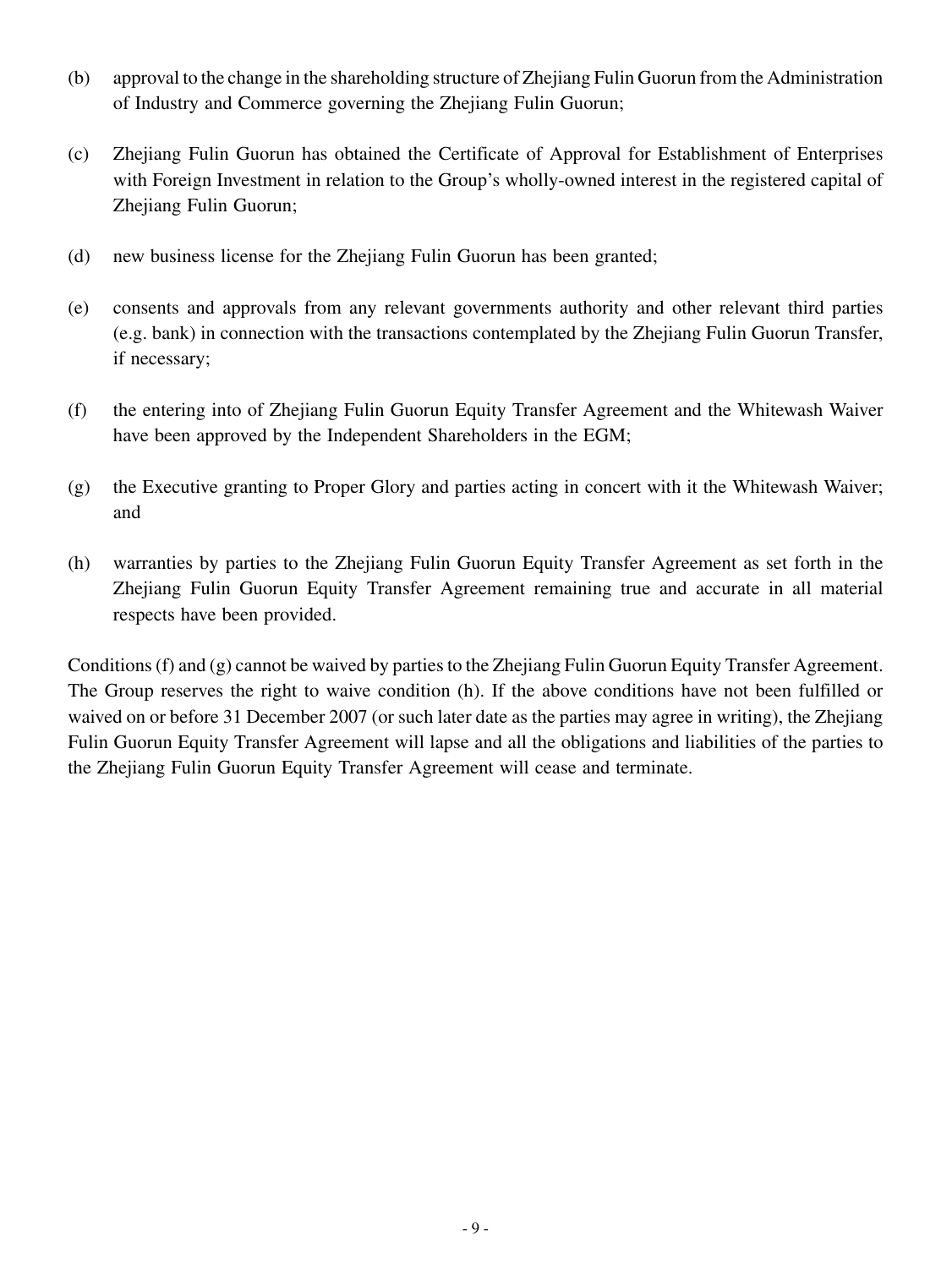### **SHAREHOLDING STRUCTURE OF THE COMPANY**

Set out below is the shareholding structure of the Company as at the date of this announcement and immediately after the issue of the Aggregate Consideration Shares (assuming there are no other changes in the issued share capital of the Company from the date of this announcement to the date of Completion):

| <b>Holder of Shares</b>                                                |                            | As at the date of<br>this announcement |                            | <b>Immediately</b> after<br>the issue of the<br><b>Aggregate Consideration</b><br><b>Shares but before</b><br>conversion of the<br><b>Convertible Bonds and</b><br>exercise of the Share Options |                            | <b>Immediately after</b><br>the issue of the<br><b>Aggregate Consideration</b><br>Shares and assuming full<br>conversion of<br>the Convertible<br>Bonds and exercise of<br>the Share Options |
|------------------------------------------------------------------------|----------------------------|----------------------------------------|----------------------------|--------------------------------------------------------------------------------------------------------------------------------------------------------------------------------------------------|----------------------------|----------------------------------------------------------------------------------------------------------------------------------------------------------------------------------------------|
|                                                                        | Number of<br><b>Shares</b> | $(\%)$                                 | Number of<br><b>Shares</b> | $(\% )$                                                                                                                                                                                          | Number of<br><b>Shares</b> | $(\%)$                                                                                                                                                                                       |
| Proper Glory (notes 3 & 4)                                             | 2,500,000,000              | 48.86                                  | 3,788,672,000              | 59.15                                                                                                                                                                                            | 3,788,672,000              | 53.13                                                                                                                                                                                        |
| Geely Group (notes 3 & 4)                                              | 87,000                     | 0.002                                  | 87,000                     | 0.001                                                                                                                                                                                            | 87,000                     | 0.001                                                                                                                                                                                        |
| Proper Glory and parties<br>acting in concert with it                  | 2,500,087,000              | 48.86                                  | 3,788,759,000              | 59.15                                                                                                                                                                                            | 3,788,759,000              | 53.13                                                                                                                                                                                        |
| Ang Siu Lun, Lawrence, executive Director (note 2)                     | 2,270,000                  | 0.04                                   | 2,270,000                  | 0.04                                                                                                                                                                                             | 45,000,000                 | 0.63                                                                                                                                                                                         |
| Other Directors excluding<br>Ang Siu Lun, Lawrence and Mr. Li (note 2) |                            |                                        |                            |                                                                                                                                                                                                  | 138,270,000<br>(note 2)    | 1.94                                                                                                                                                                                         |
| Public Shareholders:                                                   |                            |                                        |                            |                                                                                                                                                                                                  |                            |                                                                                                                                                                                              |
| Holders of the Convertible Bonds (note 1)                              |                            |                                        |                            |                                                                                                                                                                                                  | 445,647,727                | 6.25                                                                                                                                                                                         |
| Other public Shareholders                                              | 2,614,340,090              | 51.10                                  | 2,614,340,090              | 40.81                                                                                                                                                                                            | 2,713,360,090<br>(note 2)  | 38.05                                                                                                                                                                                        |
| <b>Total public Shareholders</b>                                       | 2,614,340,090              | 51.10                                  | 2,614,340,090              | 40.81                                                                                                                                                                                            | 3,159,007,817<br>(note 2)  | 44.30                                                                                                                                                                                        |
| <b>Total</b>                                                           | 5,116,697,090              | 100.00                                 | 6,405,369,090              | 100.00                                                                                                                                                                                           | 7,131,036,817              | <b>100.00</b>                                                                                                                                                                                |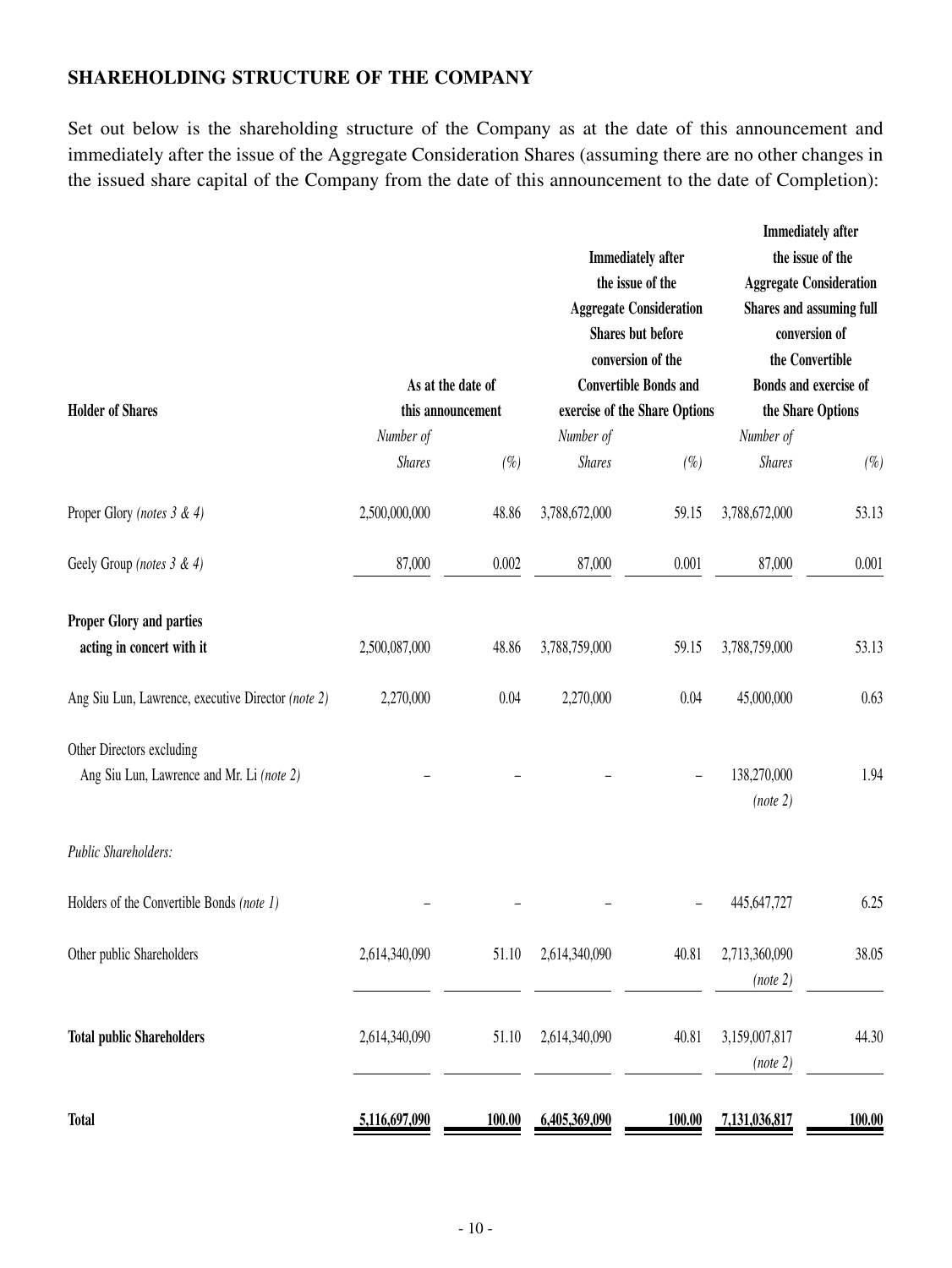#### *Notes:*

- 1. As at the date of this announcement, there are outstanding convertible bonds (the "Convertible Bonds") with a principal amount of HK\$392.17 million convertible into approximately 445,647,727 new Shares upon exercise in full at the adjusted conversion price of HK\$0.88 per Share at any time from the date of this announcement up to the close of business on 10 March 2011.
- 2. As at the date of this announcement, the Company has outstanding share options (the "Share Options") granted under its share option scheme entitling the holders thereof to subscribe for an aggregate of 280,020,000 Shares at a subscription price ranging from HK\$0.70 to HK\$0.95 per Share with the expiry of the exercise period ranging from 22 February 2009 to 27 November 2011. Of these Share Options, 181,000,000 Share Options are held by the Directors and the remaining number of Share Options are held by public Shareholders. Details of the Share Options will be disclosed in the circular in relation to the Restructuring to be despatched to the Shareholders.
- 3. Proper Glory is a limited liability company incorporated in the British Virgin Islands and is wholly-owned by Geely Group. Geely Group is a private company incorporated in the British Virgin Islands and is wholly-owned by Mr. Li.
- 4. To the best knowledge of the Directors having made all reasonable enquiries, Proper Glory and its concert parties do not have any interests in the Convertible Bonds and Share Options as at the date of this announcement.

**Save for the Convertible Bonds and the Share Options, the Company does not have any warrants, options, derivatives, convertible securities or other securities in issue as at the date of this announcement.**

### **SHAREHOLDING STRUCTURES OF THE ASSOCIATED COMPANIES AND ZHEJIANG FULIN GUORUN BEFORE AND AFTER COMPLETION**

The shareholding structures of the Associated Companies and Zhejiang Fulin Guorun as at the date of this announcement and immediately after Completion are set out below:

#### **As at the date of this announcement**

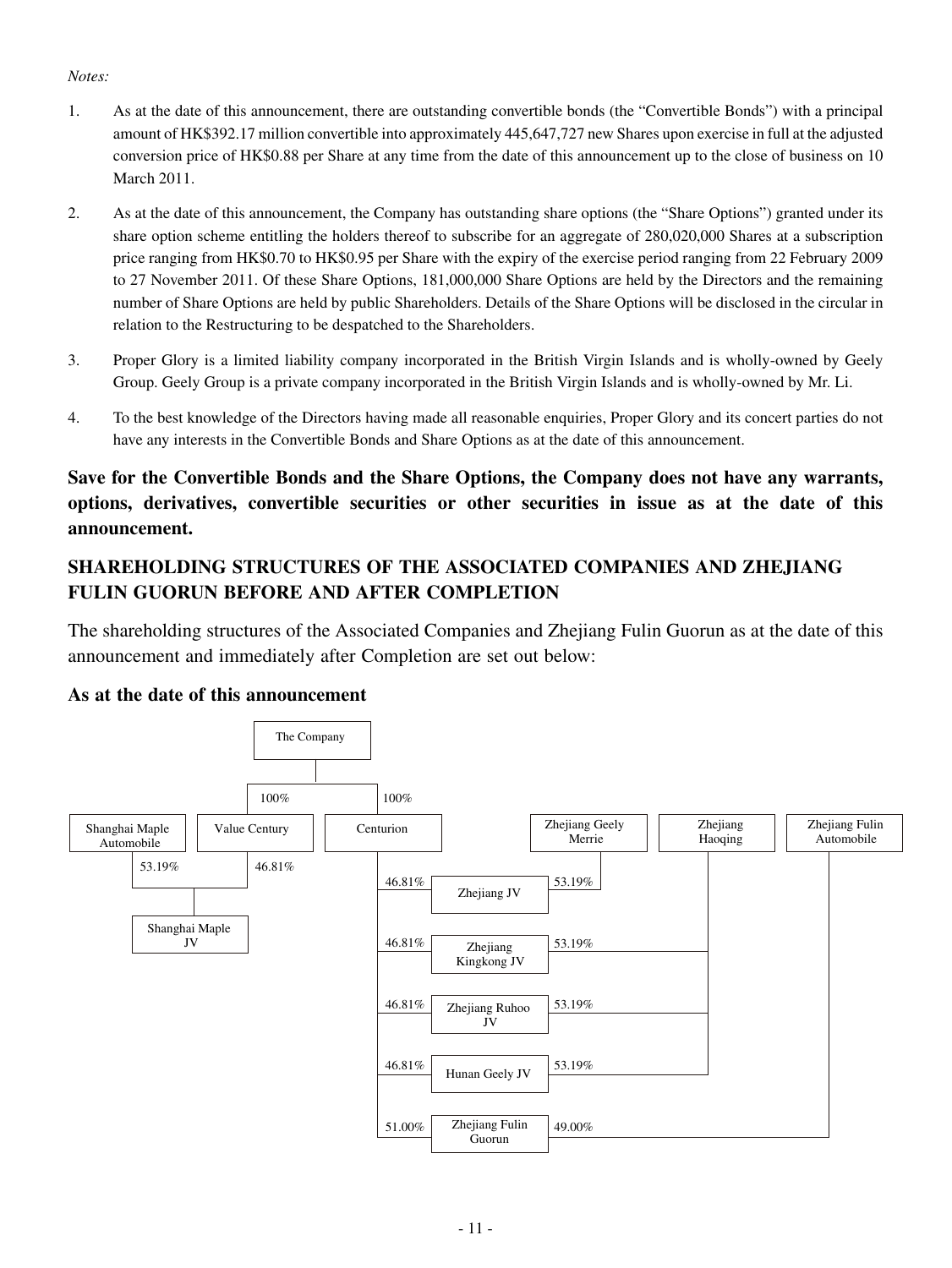### **Immediately after Completion**



Upon Completion, each of the Associated Companies will be owned as to 91% by the Group and will be accounted for as an indirect non wholly-owned subsidiary of the Company. Zhejiang Fulin Guorun will be accounted for as an indirect wholly-owned subsidiary of the Company.

#### **OTHER PROJECT DOCUMENTS**

The Associated Companies and Zhejiang Fulin Guorun will also enter into the Other Project Documents with companies under the control of Mr. Li and his associates to govern certain sale and purchase of sedan related components and products, warranties and financial assistances upon Completion. The transactions contemplated under the Other Project Documents will constitute continuing connected transactions of the Company and will be subject to the requirements of reporting, announcement and the approval from the Independent Shareholders (by way of poll) as set out in Chapter 14A of the Listing Rules. Further announcements will be made in accordance with the Listing Rules as soon as possible and details of the Other Project Documents and continuing connected transactions will be included in the circular containing, among other things, further details of the Agreements and the Whitewash Waiver.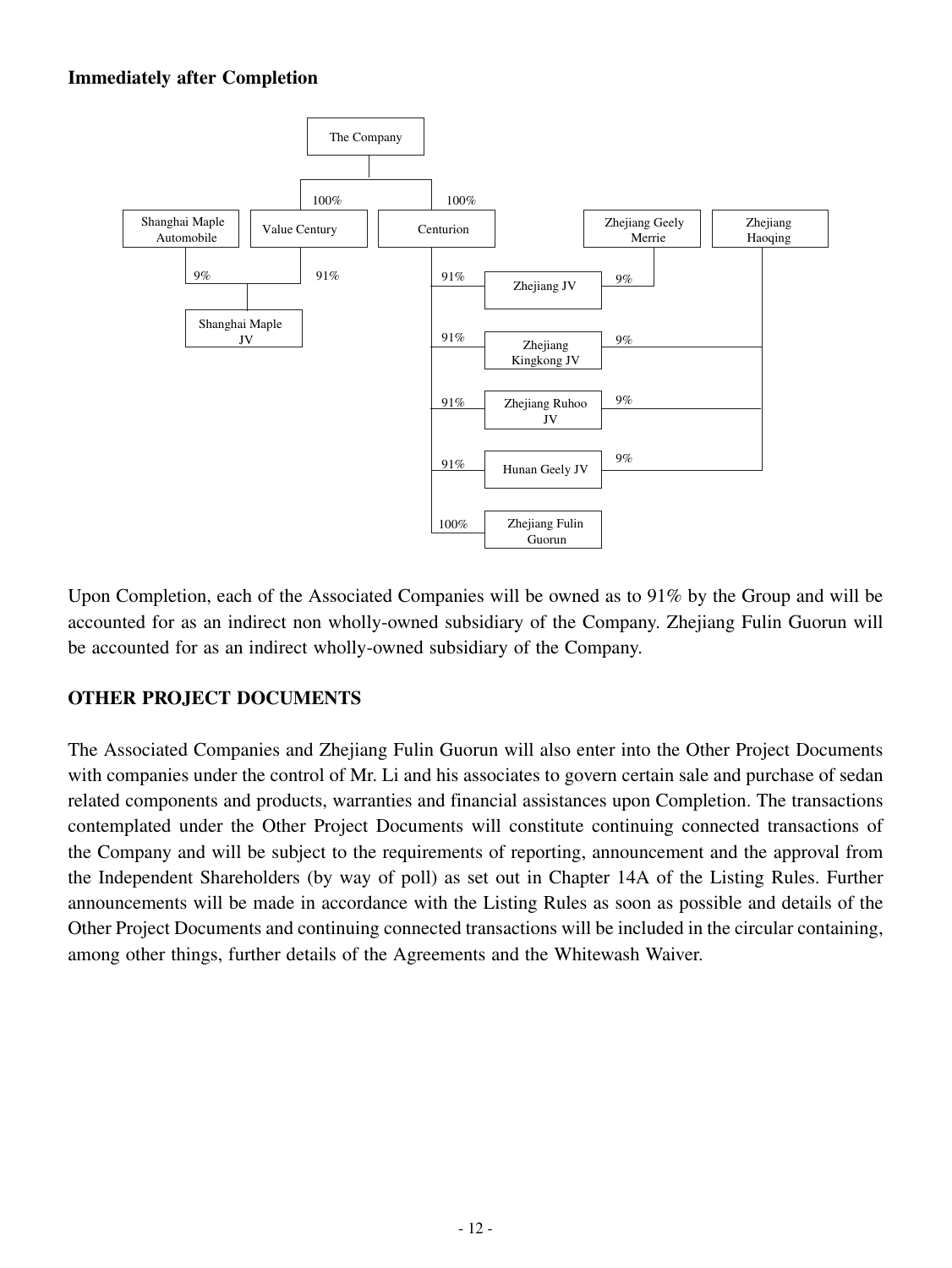#### **INFORMATION ON THE ASSOCIATED COMPANIES AND ZHEJIANG FULIN GUORUN**

### **Zhejiang JV**

The Group, through a wholly-owned subsidiary, currently owns 46.81% of Zhejiang JV as an associated company. Zhejiang JV has production facilities in Ningbo, Linhai and Luqiao. The three production plants are fully-integrated plants, comprising stamping, welding, painting and assembly facilities and supporting production and testing lines for engines and gearboxes. Zhejiang JV is principally engaged in the research and development, production, marketing and sales of sedans and related components as well as the provision of related after-sales services in the PRC. As at 31 December 2006, Zhejiang JV's total assets amounted to approximately HK\$5,193 million.

The table below sets out the audited results of Zhejiang JV in accordance with the PRC Generally Accepted Accounting Principles ("PRC GAAP"), as adjusted by the Hong Kong Financial Reporting Standards ("HKFRS") adjustments for the two years ended 31 December 2006.

|                               |                 | <b>Year ended 31 December</b> |  |  |
|-------------------------------|-----------------|-------------------------------|--|--|
|                               | 2005            | 2006                          |  |  |
|                               | <b>HK\$'000</b> | HK\$'000                      |  |  |
| Profit/(loss) before taxation | 253,719         | 532,668                       |  |  |
| Profit/(loss) after taxation  | 196,735         | 486,708                       |  |  |
| Net asset value               | 1,157,557       | 2,332,562                     |  |  |

Upon completion of the Zhejiang JV Transfer, Zhejiang JV will be owned as to 91% by Centurion and as to 9% by Zhejiang Geely Merrie, respectively, and will be accounted for as an indirect subsidiary of the Company.

#### **Shanghai Maple JV**

The Group, through a wholly-owned subsidiary, currently owns 46.81% of Shanghai Maple JV as an associated company. Shanghai Maple JV has a production facility in Shanghai. The Shanghai production plant is a fully-integrated plant, comprising stamping, welding, painting and assembly facilities and supporting production and testing lines for engines and gearboxes. Shanghai Maple JV is principally engaged in the research and development, production, marketing and sales of sedans and related components as well as the provision of related after-sales services in the PRC. As at 31 December 2006, Shanghai Maple JV's total assets amounted to approximately HK\$1,542 million.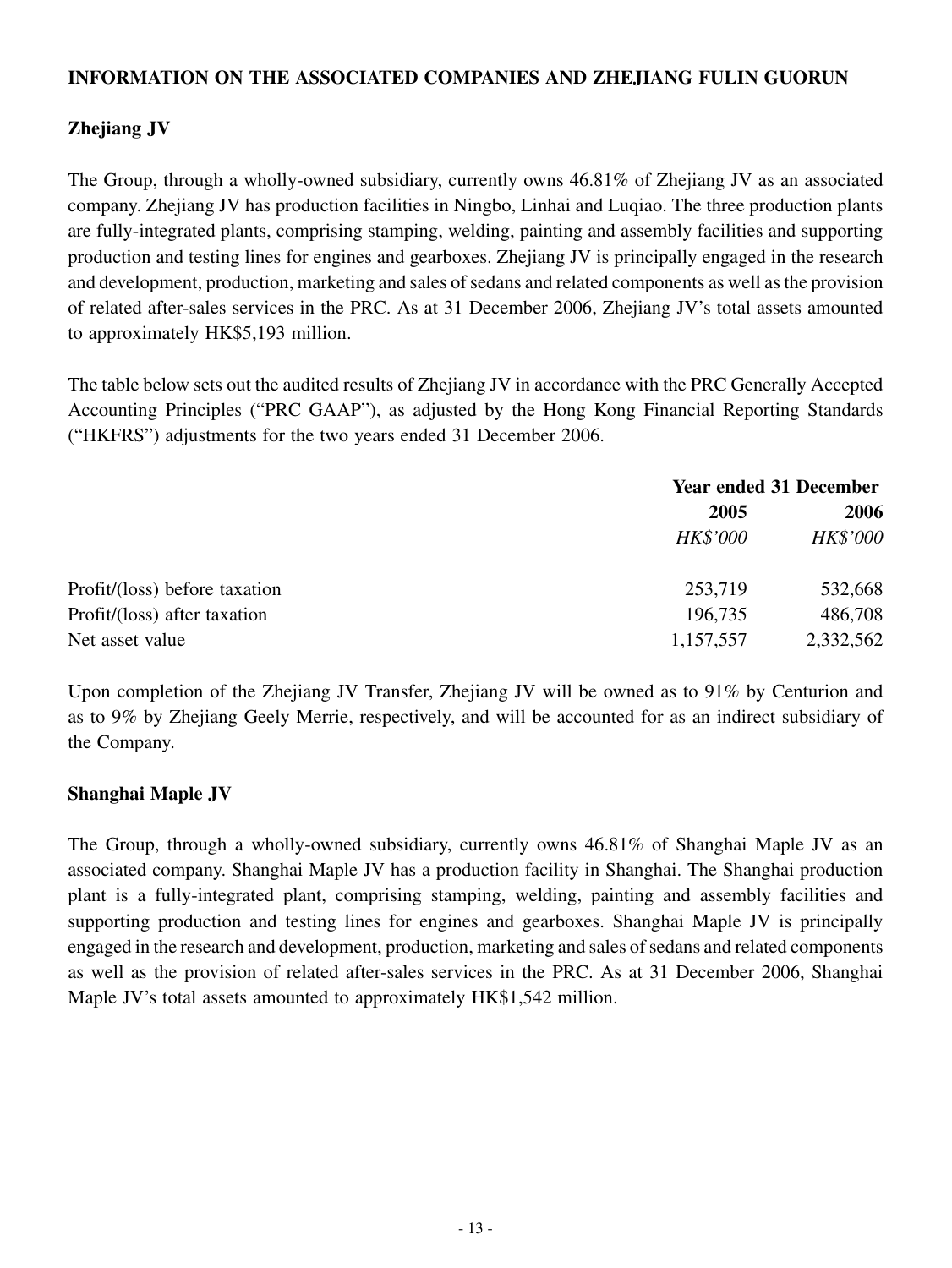The table below sets out the audited results of Shanghai Maple JV in accordance with the PRC GAAP, as adjusted by the HKFRS adjustments for the two years ended 31 December 2006.

|                               | <b>Year ended 31 December</b> |                 |  |
|-------------------------------|-------------------------------|-----------------|--|
|                               | 2005                          |                 |  |
|                               | <b>HK\$'000</b>               | <b>HK\$'000</b> |  |
| Profit/(loss) before taxation | 68,933                        | 47,286          |  |
| Profit/(loss) after taxation  | 64,815                        | 36,058          |  |
| Net asset value               | 524,057                       | 842,198         |  |

Upon completion of the Shanghai Maple JV Transfer, Shanghai Maple JV will be owned as to 91% by Value Century and as to 9% by Shanghai Maple Automobile, respectively, and will be accounted for as an indirect subsidiary of the Company.

### **Zhejiang Kingkong JV**

The Group, through a wholly-owned subsidiary, currently owns 46.81% of Zhejiang Kingkong JV as an associated company. Zhejiang Kingkong JV is principally engaged in the research, production, marketing and sales of sedan related components as well as the provision of related after-sales services in the PRC. As at 31 December 2006, Zhejiang Kingkong JV's unaudited net assets value amounted to approximately HK\$235 million.

Zhejiang Kingkong JV was established on 21 December 2006. There were no profits or losses generated from Zhejiang Kingkong JV as its production has commenced in January 2007.

Upon completion of the Zhejiang Kingkong JV Transfer, Zhejiang Kingkong JV will be owned as to 91% by Centurion and as to 9% by Zhejiang Haoqing, respectively, and will be accounted for as an indirect subsidiary of the Company.

#### **Zhejiang Ruhoo JV**

The Group, through a wholly-owned subsidiary, currently owns 46.81% of Zhejiang Ruhoo JV as an associated company. Zhejiang Ruhoo JV is principally engaged in research, production, marketing and sales of sedan related components as well as the provision of related after-sales services in the PRC. As at 31 December 2006, Zhejiang Ruhoo JV's unaudited net assets value amounted to approximately HK\$151 million.

Zhejiang Ruhoo JV was established on 21 December 2006. There were no substantial profits or losses generated from Zhejiang Ruhoo JV as its production has commenced in January 2007.

Upon completion of the Zhejiang Ruhoo JV Transfer, Zhejiang Ruhoo JV will be owned as to 91% by Centurion and as to 9% by Zhejiang Haoqing, respectively, and will be accounted for as an indirect subsidiary of the Company.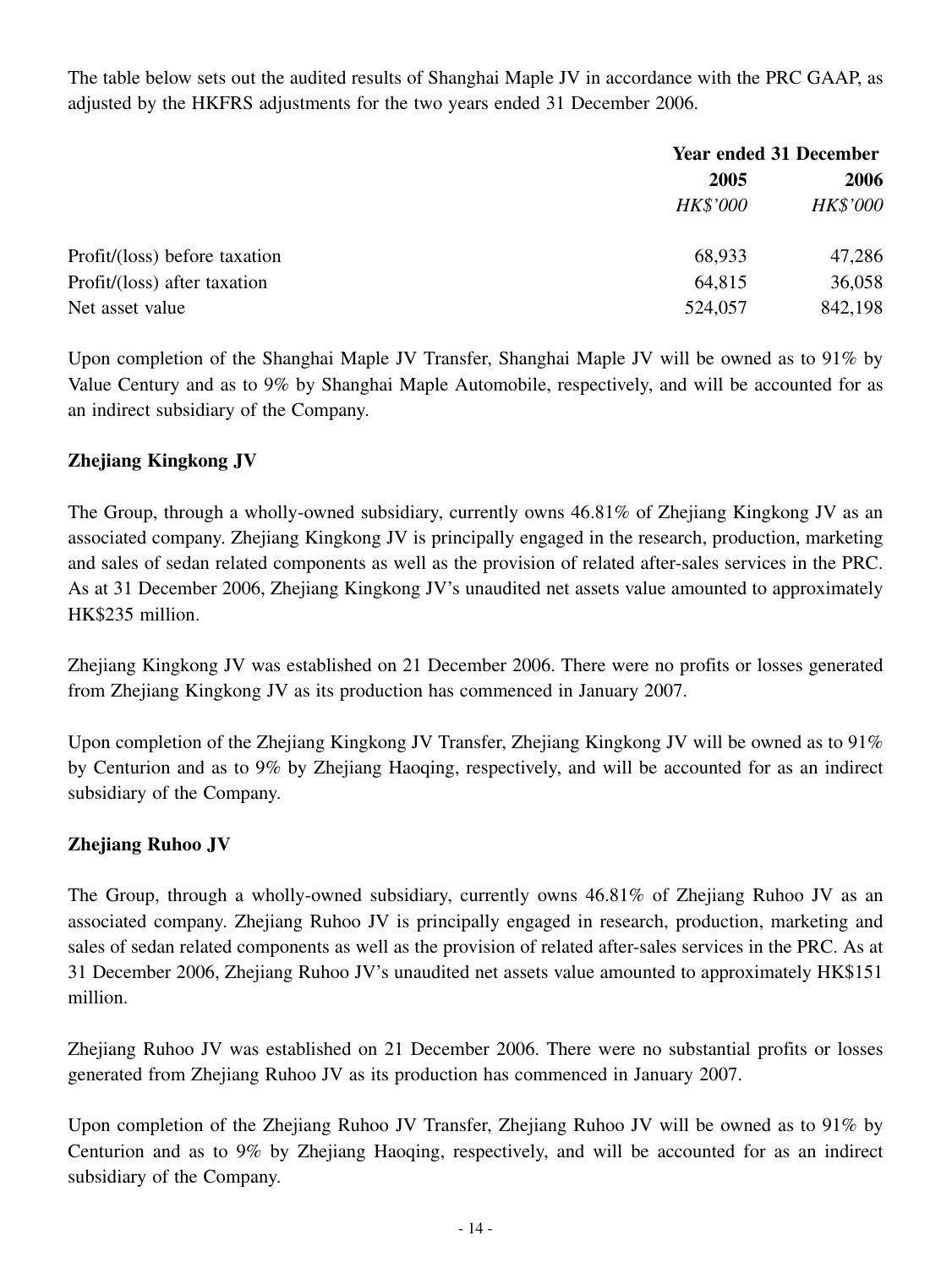### **Hunan Geely JV**

The Group, through a wholly-owned subsidiary, currently owns 46.81% of Hunan Geely JV as an associated company. Hunan Geely JV is principally engaged in research, production, marketing and sales of sedan related components in the PRC.

Hunan Geely JV was established on 20 April 2007. There were no profits or losses generated from Hunan Geely JV as its production is expected to commence in July 2007.

Upon completion of the Hunan Geely JV Transfer, Hunan Geely JV will be owned as to 91% by Centurion and as to 9% by Zhejiang Haoqing, respectively, and will be accounted for as an indirect subsidiary of the Company.

#### **Zhejiang Fulin Guorun**

The Group, through a wholly-owned subsidiary, currently owns 51% of Zhejiang Fulin Guorun as a subsidiary. Zhejiang Fulin Guorun is principally engaged in the manufacturing and trading of automobile parts and components in the PRC. As at 31 December 2006, Zhejiang Fulin Guorun's total assets amounted to approximately HK\$84 million.

The table below sets out the audited results of Zhejiang Fulin Guorun in accordance with the PRC GAAP, as adjusted by the HKFRS adjustments for the two years ended 31 December 2006.

|                               |                 | <b>Year ended 31 December</b> |  |  |
|-------------------------------|-----------------|-------------------------------|--|--|
|                               | 2005            |                               |  |  |
|                               | <b>HK\$'000</b> | <b>HK\$'000</b>               |  |  |
| Profit/(loss) before taxation | 9,291           | 12,599                        |  |  |
| Profit/(loss) after taxation  | 9,291           | 11,014                        |  |  |
| Net asset value               | 18,594          | 40,352                        |  |  |

Upon completion of the Zhejiang Fulin Guorun Transfer, Zhejiang Fulin Guorun will be wholly-owned by Centurion and accounted for as an indirect wholly-owned subsidiary of the Company.

#### **REASONS FOR THE RESTRUCTURING**

The Group is principally engaged in the manufacture and trading of automobile parts and related automobiles in the PRC. As noted in the Company's annual report for the year ended 31 December 2006, the Group's short and medium term target will continue to seek for ways and opportunities to further rationalize its structure to transform itself into a company focusing on manufacturing and sales of automobile and automobile parts and to streamline its corporate structure, aiming at further improving its operating efficiency and enhancing the transparency of the Group. Upon Completion, Zhejiang JV, Shanghai Maple JV, Zhejiang Kingkong JV, Zhejiang Ruhoo JV and Hunan Geely JV will be accounted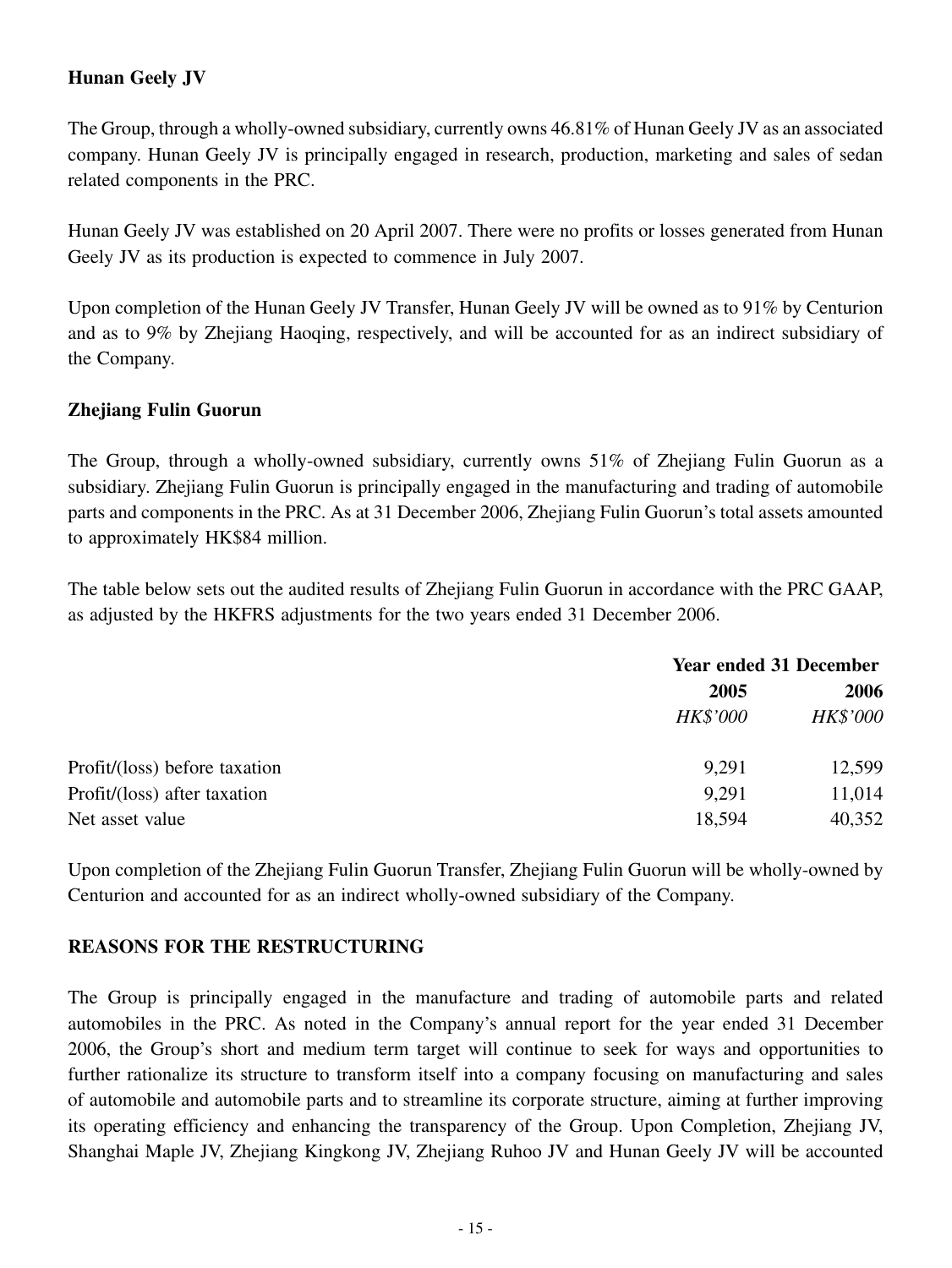for as subsidiaries of the Group and their results will be consolidated into the Group's financial statements. The Directors (excluding the independent non-executive Directors whose view will be given in the circular to be dispatched to the Shareholders after taking into account the advice of the independent financial adviser) believe that the increase in the Group's shareholdings in the Associated Companies and Zhejiang Fulin Guorun will broaden the revenue base of the Group. With the significant investment and effort spent by the Associated Companies in product development and capacity expansion over the past few years, the improved production facilities and the more comprehensive product lines and the fast developing vehicle market in the PRC, the Directors (excluding the independent non-executive Directors whose view will be given in the circular to be dispatched to the Shareholders after taking into account the advice of the independent financial adviser) believe that the Group's profitability and thus its shareholders' return should continue to improve in the coming years. The Directors (excluding the independent non-executive Directors whose view will be given in the circular to be dispatched to the Shareholders after taking into account the advice of the independent financial adviser) consider that the terms of the Associated Companies' Agreements and the Zhejiang Fulin Guorun Equity Transfer Agreement, all of which have been negotiated on an arm's length basis and on normal commercial terms, are fair and reasonable so far as the Company and the Shareholders as a whole are concerned. Accordingly, the Directors (excluding the independent non-executive Directors whose view will be given in the circular to be dispatched to the Shareholders after taking into account the advice of the independent financial adviser) consider that the entering into of the Associated Companies' Agreements and the Zhejiang Fulin Guorun Equity Transfer Agreement are in the interests of the Company and the Shareholders as a whole.

Following Completion, the Group will have only one remaining associated company formed with Geely Holding, Lanzhou Geely JV. As at the date of this announcement, Lanzhou Geely JV has not been established as the relevant PRC government authority responsible for the examination and approval of sino-foreign equity joint venture enterprises is still processing its approvals for the Lanzhou Geely JV Agreement. It is in the Company's intention to further acquire 44.19% interest in the registered capital of Lanzhou Geely JV from Zhejiang Geely Merrie once approvals for the Lanzhou Geely JV Agreement have been issued by the relevant PRC government authority. Further announcements will be made by the Company in this regard.

#### **IMPLICATIONS OF THE TAKEOVERS CODE AND WHITEWASH WAIVER**

As at the date of this announcement, Proper Glory and its concert parties owns in aggregate approximately 48.86% of the existing issued ordinary share capital of the Company. Upon Completion but before conversion of the Convertible Bonds and exercise of the Share Options, Proper Glory and its concert parties shall be interested in 3,788,759,000 Shares, representing approximately 59.15% of the issued ordinary share capital of the Company as enlarged by the issue of the Aggregate Consideration Shares. Not only would this level of voting rights give Proper Glory and its concert parties effective control of general meetings of the Company, but it may also be possible for Proper Glory and its concert parties to increase their shareholdings without triggering any further obligation under Rule 26 of the Takeovers Code to make a general offer. As such, Proper Glory will, upon Completion, be required to make a mandatory general offer for all the issued shares of the Company not already owned or agreed to be acquired by Proper Glory and parties acting in concert with it under Rule 26.1 of the Takeovers Code unless, a waiver from strict compliance with Rule 26.1 of the Takeovers Code is granted by the Executive.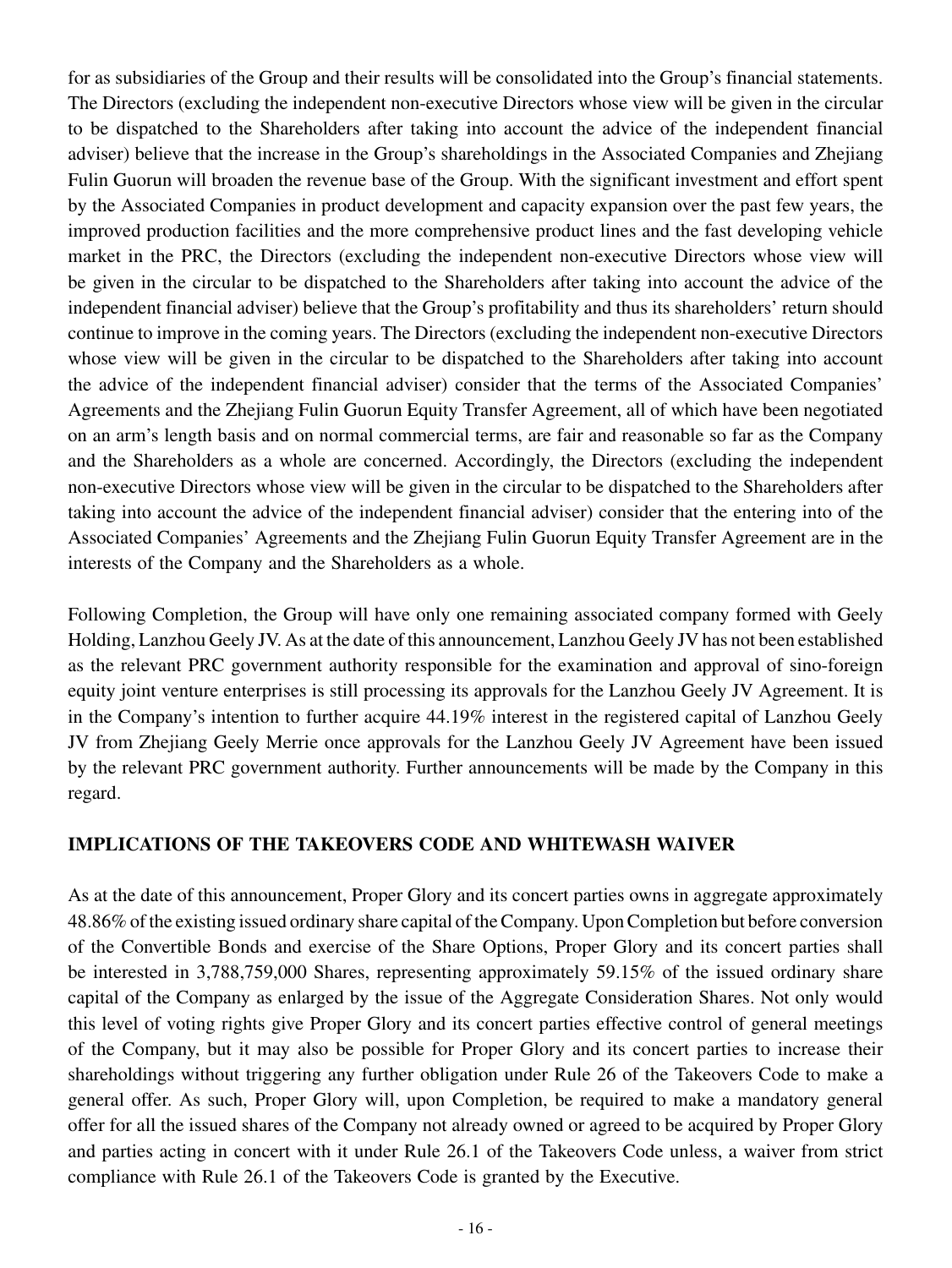Proper Glory, which is wholly-owned by Geely Group, has made an application to the Executive for the granting of the Whitewash Waiver as soon as possible, which, if granted, would be subject to the approval of the Independent Shareholders at the EGM by way of a poll. If the Whitewash Waiver is granted by the Executive, Proper Glory and parties acting in concert with it would not be required to make a mandatory general offer which would otherwise be required as a result of the allotment and issue of the Aggregate Consideration Shares pursuant to the Associated Companies' Agreements. **If the Whitewash Waiver is not granted, the Agreements will lapse and the Restructuring will not proceed.**

Proper Glory has subscribed for 600 million Shares at HK\$1.06 per Share (the "Subscription") through a top-up placement as announced by the Company on 15 February 2007. An application has been made to the Executive to waive the Subscription as a disqualified transaction for the Whitewash Waiver. Notwithstanding the Subscription, neither Proper Glory nor persons acting in concert with it have acquired any voting rights or dealt for value in any Shares, convertible securities, warrants or options of the Company, or any outstanding derivatives in respect of securities in the Company during the six months immediately prior to the date of this announcement.

### **INCREASE IN AUTHORIZED CAPITAL**

The Company proposes to increase its authorized share capital from HK\$160,000,000 to HK\$240,000,000 by the addition thereto of 4,000,000,000 Shares of HK\$0.02 each with all existing shares.

## **FUND RAISING IN THE TWELVE MONTHS IMMEDIATELY PRECEDING THE DATE OF THIS ANNOUNCEMENT**

Save as disclosed below, the Company has not conducted any fund raising activities in the past twelve months before the date of this announcement:

Net proceeds of approximately HK\$609 million was raised by top-up placing of 600 million Shares as referred to in the announcement of the Company dated 15 February 2007. Such amounts were applied by the Company as to approximately HK\$418.58 million to fund the capital contribution of the Shanghai Geely Maple Automobile Limited with the remaining balance as general working capital of the Group.

#### **APPROVAL BY SHAREHOLDERS**

The Directors (excluding the independent non-executive Directors whose view will be given in the circular to be dispatched to the Shareholders after taking into account the advice of the independent financial adviser) consider that the terms of the Associated Companies' Agreements and the Zhejiang Fulin Guorun Equity Transfer Agreement, all of which have been negotiated on an arm's length basis and on normal commercial terms, are fair and reasonable so far as the Company and the Shareholders as a whole are concerned.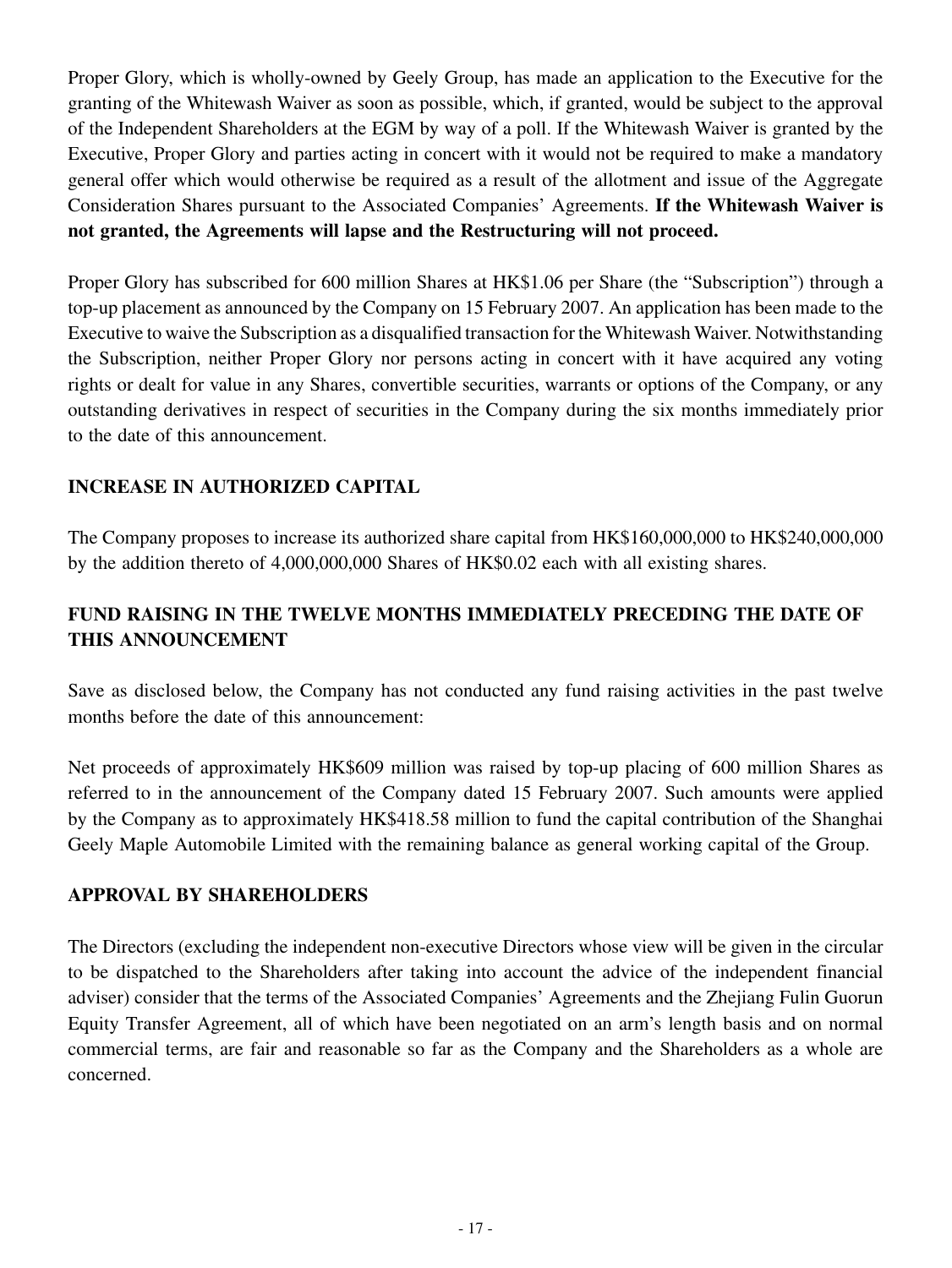Each of Zhejiang Geely Merrie, Shanghai Maple Automobile, Zhejiang Haoqing and Zhejiang Fulin Automobile is a connected person of the Company for the purpose of the Listing Rules by virtue of the fact that each of Zhejiang Geely Merrie, Shanghai Maple Automobile and Zhejiang Haoqing is beneficially owned by Mr. Li and his associates and Zhejiang Fulin Automobile is a substantial shareholder of Zhejiang Fulin Guorun holding 49% interest in the registered capital of Zhejiang Fulin Guorun. According to Rule 14.08 of the Listing Rules, the entering into of the Agreements constitutes very substantial acquisitions and connected transactions of the Company under Chapters 14 and 14A of the Listing Rules and is subject to the requirements of reporting, announcement, and the approval by the Independent Shareholders (by way of poll) as set out in Chapter 14A of the Listing Rules.

Proper Glory and Geely Group (both wholly-owned by Mr. Li, and holding in aggregate, 48.86% in the issued share capital of the Company), their respective associates and parties acting in concert with any of them will abstain from voting for the resolutions to approve the Agreements and the Whitewash Waiver to be put forward at the EGM.

An Independent Board Committee will be appointed to advise the Independent Shareholders in respect of the terms of Agreements and the Whitewash Waiver. An independent financial adviser will also be appointed to advise the Independent Board Committee and the Independent Shareholders in this regard. Further announcement will be made as soon as the independent financial adviser is appointed.

A circular containing, among other things, (i) further details of the Agreements, the continuing connected transactions contemplated under the Other Project Documents, the proposed increase in authorized share capital of the Company and the Whitewash Waiver; (ii) accountants' report of the Associated Companies and Zhejiang Fulin Guorun; (iii) a letter of advice from the independent financial adviser to the Independent Board Committee and the Independent Shareholders; (iv) the recommendation from the Independent Board Committee to the Independent Shareholders, together with (v) the notice of the EGM will be despatched to the Shareholders as soon as practicable.

### **RESUMPTION OF TRADING**

At the request of the Company, trading in the Shares on the Stock Exchange has been suspended from 2:30 p.m. on 11 July 2007 pending the release of this announcement. An application has been made by the Company to the Stock Exchange for resumption of trading in the Shares on the Stock Exchange with effect from 9:30 a.m. on 16 July 2007.

**As the Restructuring is subject to a number of conditions precedent, it may or may not be completed. Shareholders and potential investors should exercise caution when dealing in the securities of the Company, and if they are in any doubt about their position, they should consult their professional advisers.**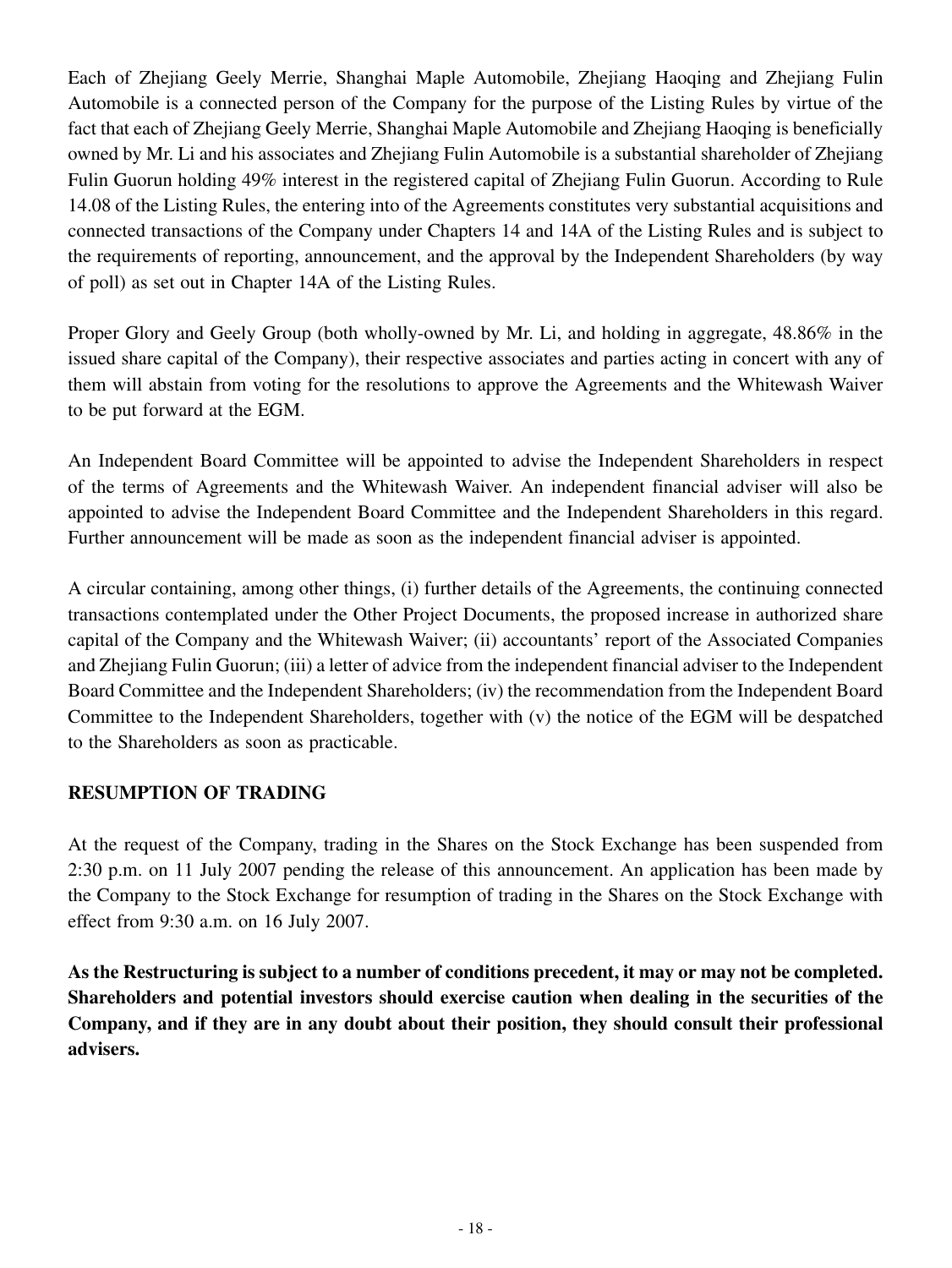# **DEFINITIONS**

In this announcement, the following expressions have the meanings set out below unless the context requires otherwise:

| "Aggregate Consideration<br>Shares"   | collectively, (i) the Zhejiang JV Consideration Shares; (ii) the Shanghai<br>Maple JV Consideration Shares; (iii) the Zhejiang Kingkong JV<br>Consideration Shares; (iv) the Zhejiang Ruhoo JV Consideration<br>Shares; and (v) the Hunan Geely JV Consideration Shares                                    |  |  |
|---------------------------------------|------------------------------------------------------------------------------------------------------------------------------------------------------------------------------------------------------------------------------------------------------------------------------------------------------------|--|--|
| "Agreements"                          | collectively, (i) Associated Companies' Agreements; and (ii) Zhejiang<br>Fulin Guorun Equity Transfer Agreement                                                                                                                                                                                            |  |  |
| "Associated Companies"                | collectively, (i) the Zhejiang JV; (ii) the Shanghai Maple JV; (iii) the<br>Zhejiang Kingkong JV; (iv) the Zhejiang Ruhoo JV; and (v) the Hunan<br>Geely JV                                                                                                                                                |  |  |
| "Associated Companies"<br>Agreements" | collectively, (i) the Zhejiang JV Equity Transfer Agreement; (ii) the<br>Shanghai Maple JV Equity Transfer Agreement; (iii) the Zhejiang<br>Kingkong JV Equity Transfer Agreement; (iv) the Zhejiang Ruhoo<br>JV Equity Transfer Agreement; and (v) the Hunan Geely JV Equity<br><b>Transfer Agreement</b> |  |  |
| "associate(s)"                        | has the meaning ascribed to it under the Listing Rules                                                                                                                                                                                                                                                     |  |  |
| "Centurion"                           | Centurion Industries Limited, a company incorporated in the British<br>Virgin Islands with limited liability, a wholly-owned subsidiary of the<br>Company and is principally engaged in investment holding                                                                                                 |  |  |
| "Company"                             | Geely Automobile Holdings Limited, a company incorporated in the<br>Cayman Islands with limited liability whose shares are listed on the<br>Main Board of the Stock Exchange                                                                                                                               |  |  |
| "Completion"                          | completion of the Associated Companies' Agreements and the Zhejiang<br><b>Fulin Guorun Equity Transfer Agreement</b>                                                                                                                                                                                       |  |  |
| "connected person(s)"                 | has the meaning ascribed to it under the Listing Rules                                                                                                                                                                                                                                                     |  |  |
| "Director(s)"                         | the director(s) of the Company                                                                                                                                                                                                                                                                             |  |  |
| "EGM"                                 | an extraordinary general meeting of the Company to be convened<br>to approve the Agreements, the continuing connected transactions<br>contemplated under the Other Project Documents, the increase in<br>authorized share capital of the Company and the Whitewash Waiver.                                 |  |  |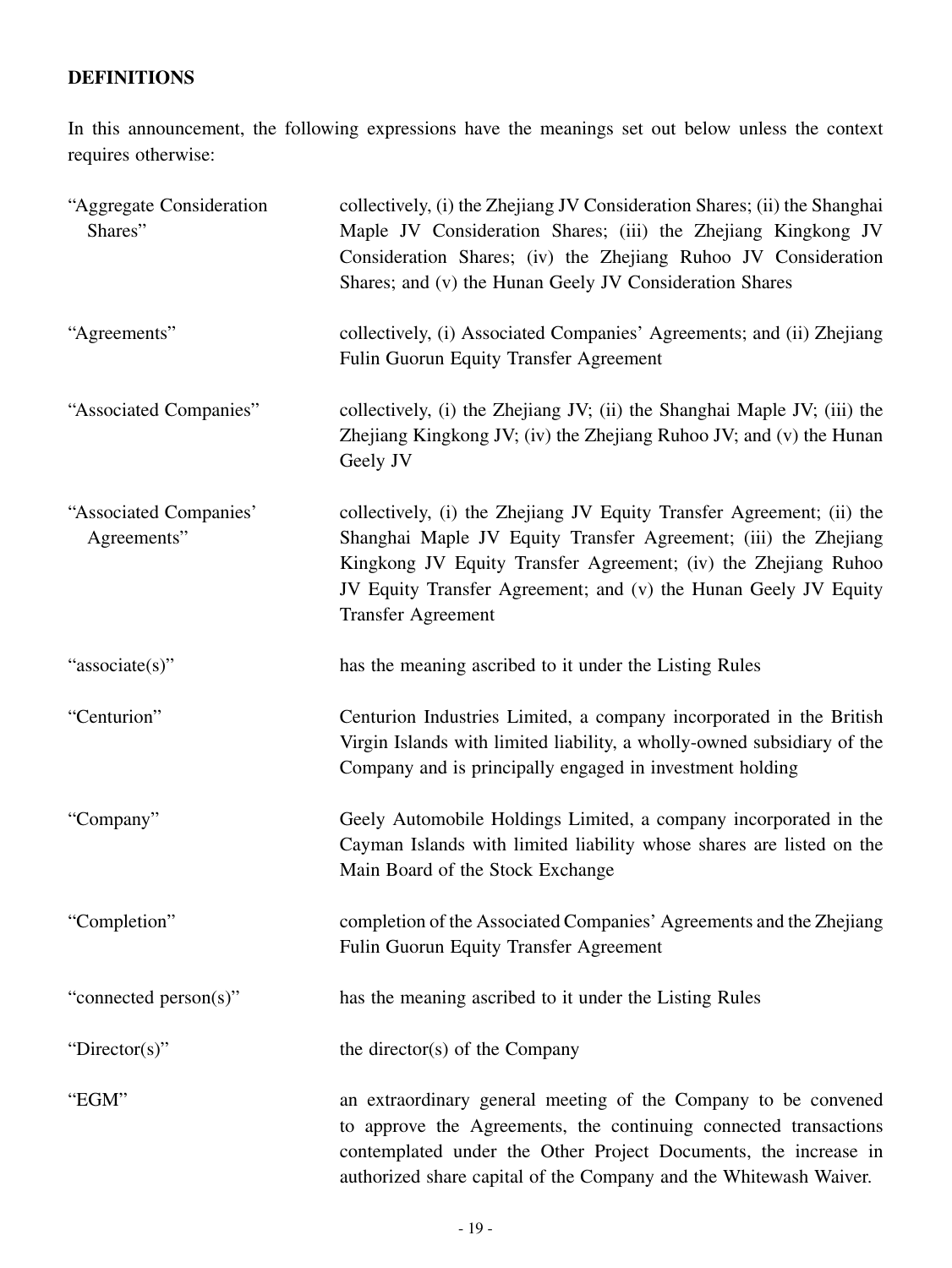| "Executive"                                     | The Executive Director of the Corporate Finance Division of the SFC<br>or any delegate of the Executive Director                                                                                                                                                   |
|-------------------------------------------------|--------------------------------------------------------------------------------------------------------------------------------------------------------------------------------------------------------------------------------------------------------------------|
| "Geely Group"                                   | Geely Group Limited, a company incorporated in the British Virgin<br>Islands with limited liability and is wholly-owned by Mr. Li                                                                                                                                  |
| "Geely Holding"                                 | 浙江吉利控股集團有限公司(Zhejiang Geely Holding Group Company<br>Limited), a private limited liability company incorporated in Zhejiang<br>Province, the PRC, and is owned as to 90% by Mr. Li and as to 10%<br>by Mr. Li Xing Xing, the son of Mr. Li, respectively           |
| "Hong Kong"                                     | The Hong Kong Special Administrative Region of the PRC                                                                                                                                                                                                             |
| "Hunan Geely JV"                                | 湖南吉利汽車部件有限公司(Hunan Geely Automobile Components<br>Company Limited), a sino-foreign joint venture established in the PRC<br>with limited liability which is owned as to 53.19% by Zhejiang Haoqing<br>and as to 46.81% by Centurion, respectively                   |
| "Hunan Geely JV<br><b>Consideration Shares"</b> | 14,272,000 new Shares to be issued by the Company to Zhejiang<br>Haoqing as consideration under the Hunan Geely JV Equity Transfer<br>Agreement                                                                                                                    |
| "Hunan Geely JV Equity<br>Transfer Agreement"   | the agreement dated 13 July 2007 entered into between Centurion<br>and Zhejiang Haoqing which sets out the principal terms of the transfer<br>of a 44.19% interest in the registered capital of Hunan Geely JV to<br>Centurion                                     |
| "Hunan Geely JV Transfer"                       | the transfer by Zhejiang Haoqing of a 44.19% interest in the registered<br>capital of the Hunan Geely JV to Centurion pursuant to the Hunan<br>Geely JV Equity Transfer Agreement                                                                                  |
| "Independent Board<br>Committee"                | the independent committee of the Board comprising only the independent<br>non-executive Directors to be established for the purpose of advising<br>the Independent Shareholders on the Agreements and the Whitewash<br>Waiver                                      |
| "Independent Shareholders"                      | Shareholders other than those who are involved in or interested in<br>the Agreements and the Whitewash Waiver, being Proper Glory and<br>Geely Group, Mr. Li and their respective associates and parties acting<br>in concert with any of them                     |
| "Lanzhou Geely JV"                              | 蘭州吉利汽車部件有限公司(Lanzhou Geely Automobile Components<br>Company Limited), a sino-foreign joint venture to be established in<br>the PRC with limited liability which will be owned as to 53.19% by<br>Zhejiang Geely Merrie and as to 46.81% by Centurion, respectively |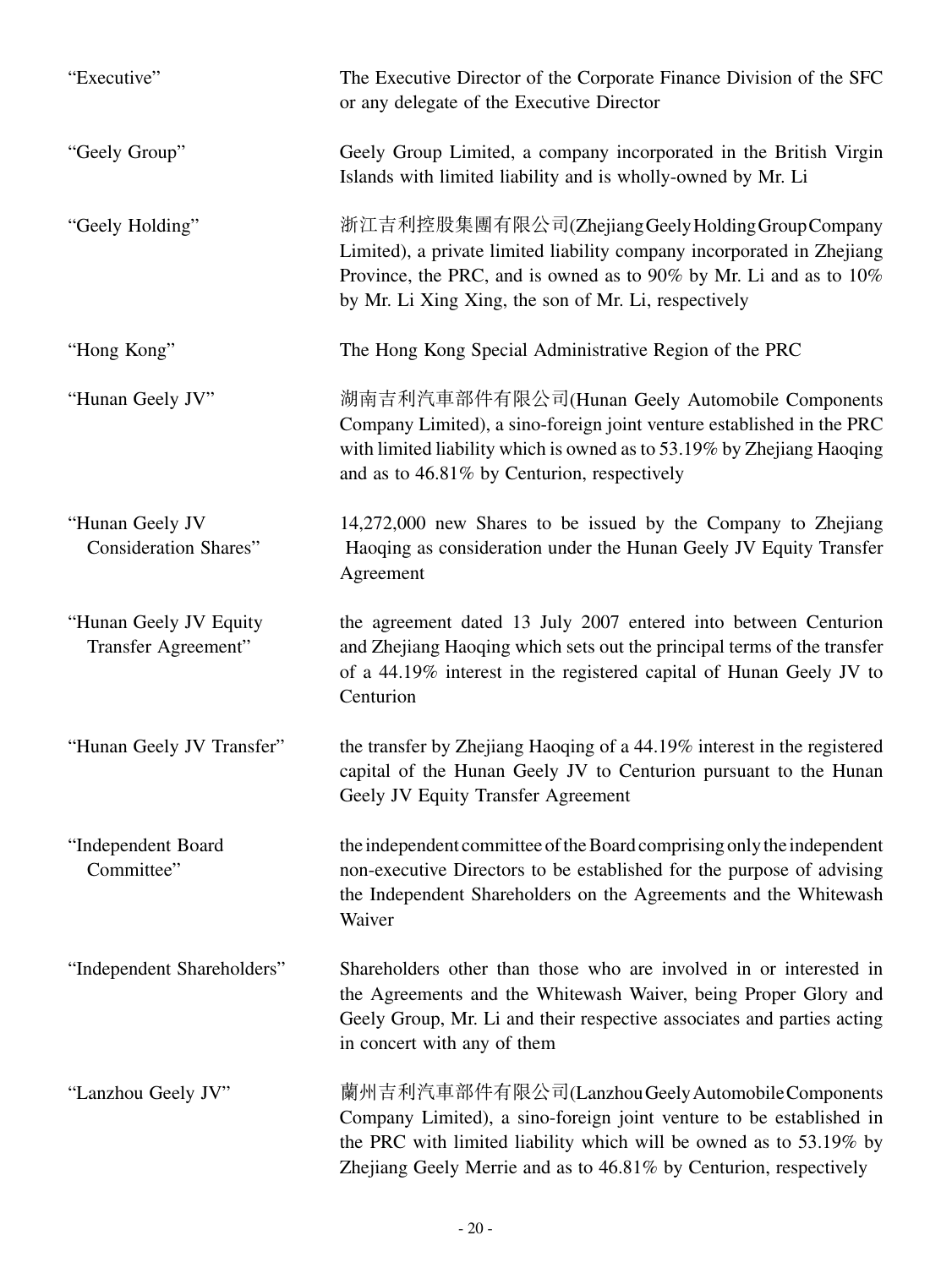| "Lanzhou Geely JV<br>Agreement" | the joint venture agreement dated 26 March 2007 entered into between<br>Zhejiang Geely Merrie and Centurion which sets out the principal terms<br>for the establishment of the Lanzhou Geely JV                                                                                                                                                                                                                                                                                                 |
|---------------------------------|-------------------------------------------------------------------------------------------------------------------------------------------------------------------------------------------------------------------------------------------------------------------------------------------------------------------------------------------------------------------------------------------------------------------------------------------------------------------------------------------------|
| "Last Trading Day"              | 10 July 2007, being the last full trading day immediately prior to<br>the suspension of trading in the Shares pending the release of this<br>announcement                                                                                                                                                                                                                                                                                                                                       |
| "Listing Rules"                 | The Rules Governing the Listing of Securities on the Stock Exchange                                                                                                                                                                                                                                                                                                                                                                                                                             |
| "Mr. Li"                        | Mr. Li Shu Fu, a Director holding 48.86% beneficial interest in the<br>issued share capital of the Company                                                                                                                                                                                                                                                                                                                                                                                      |
| "Other Project Documents"       | a series of agreements to be entered into between the Associated<br>Companies and the Zhejiang Fulin Guorun with connected companies<br>under the control of Mr. Li and his associates which relates to sale and<br>purchase of sedan related components and products, warranties and<br>financial assistances                                                                                                                                                                                  |
| "PRC"                           | The People's Republic of China                                                                                                                                                                                                                                                                                                                                                                                                                                                                  |
| "Proper Glory"                  | Proper Glory Holding Inc., a company incorporated in the British Virgin<br>Islands and is wholly-owned by the Geely Group                                                                                                                                                                                                                                                                                                                                                                       |
| "Restructuring"                 | the transactions contemplated under the Associated Companies'<br>Agreements and the Zhejiang Fulin Guorun Equity Transfer<br>Agreement                                                                                                                                                                                                                                                                                                                                                          |
| "SFC"                           | The Securities and Futures Commission of Hong Kong                                                                                                                                                                                                                                                                                                                                                                                                                                              |
| "Share $(s)$ "                  | share(s) of $HK$0.02$ each in the capital of the Company                                                                                                                                                                                                                                                                                                                                                                                                                                        |
| "Shareholder(s)"                | the holder(s) of the share(s) of the Company                                                                                                                                                                                                                                                                                                                                                                                                                                                    |
| "Stock Exchange"                | The Stock Exchange of Hong Kong Limited                                                                                                                                                                                                                                                                                                                                                                                                                                                         |
| "Shanghai Maple<br>Automobile"  | 上海華普汽車有限公司 (Shanghai Maple Automobile Company<br>Limited), a limited liability company incorporated in the PRC and is<br>owned as to 90.00% by Geely Holding and as to 10.00% by 浙江華<br>普資產管理有限公司 (Zhejiang Maple Assets Management Company<br>Limited) respectively, which is in turn owned by the senior management<br>of Geely Holding. It is principally engaged in manufacturing and<br>sales of automobile and related components, and manufacturing of air<br>conditioning related parts |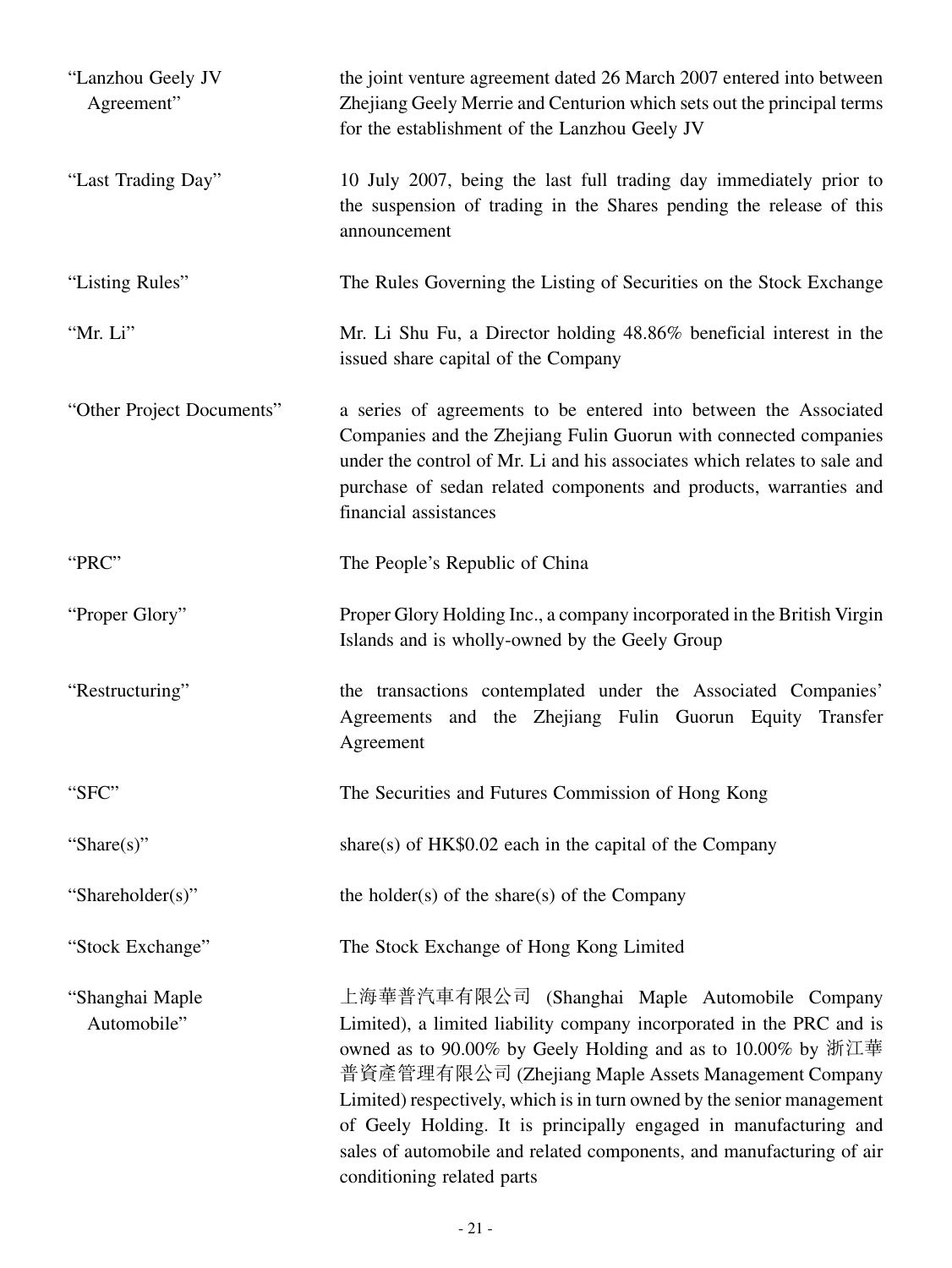| "Shanghai Maple JV"                                | 上海華普國潤汽車有限公司 (Shanghai Maple Guorun Automobile<br>Company Limited), a sino-foreign joint venture established in the<br>PRC with limited liability and owned as to 53.19% by Shanghai Maple<br>Automobile and as to 46.81% by Value Century, respectively                                                                                      |
|----------------------------------------------------|-----------------------------------------------------------------------------------------------------------------------------------------------------------------------------------------------------------------------------------------------------------------------------------------------------------------------------------------------|
| "Shanghai Maple JV<br><b>Consideration Shares"</b> | 293,976,000 new Shares to be issued by the Company to Shanghai<br>Maple Automobile as consideration under the Shanghai Maple JV<br><b>Equity Transfer Agreement</b>                                                                                                                                                                           |
| "Shanghai Maple JV Equity<br>Transfer Agreement"   | the agreement dated 13 July 2007 entered into between Value<br>Century and Shanghai Maple Automobile which sets out the principal<br>terms of the transfer of a 44.19% interest in the registered capital of<br>Shanghai Maple JV to Value Century                                                                                            |
| "Shanghai Maple JV Transfer"                       | the transfer by Shanghai Maple Automobile of a 44.19% interest in the<br>registered capital of the Shanghai Maple JV to Value Century pursuant<br>to the Shanghai Maple JV Equity Transfer Agreement                                                                                                                                          |
| "Takeovers Code"                                   | The Hong Kong Code on Takeovers and Mergers                                                                                                                                                                                                                                                                                                   |
| "Transfers"                                        | collectively, (i) the Zhejiang JV Transfer; (ii) the Shanghai Maple JV<br>Transfer; (iii) the Zhejiang Kingkong JV Transfer; (iv) the Zhejiang<br>Ruhoo JV Transfer; and (v) the Hunan Geely JV Transfer                                                                                                                                      |
| "Value Century"                                    | Value Century Group Limited, a company incorporated in the British<br>Virgin Islands with limited liability, a wholly-owned subsidiary of the<br>Company and is principally engaged in investment holding                                                                                                                                     |
| "Whitewash Waiver"                                 | the waiver from the Executive pursuant to Note 1 on Dispensations<br>from Rule 26 of the Takeovers Code                                                                                                                                                                                                                                       |
| "Zhejiang Fulin Automobile"                        | 浙江福林汽車零部件有限公司 (Zhejiang Fulin Automobile Parts and<br>Components Company Limited), a company incorporated in the PRC<br>and is owned as to 25% by Mr. Pan Ju Lin and 75% by Mr. Chen Xiao<br>Jie, who are independent third parties of Proper Glory and parties acting<br>in concert with it. It is principally engaged in investment holding |
| "Zhejiang Fulin Guorun"                            | 浙江福林國潤汽車零部件有限公司 (Zhejiang Fulin Guorun Automobile<br>Parts and Components Company Limited), a company incorporated<br>in the PRC and owned as to 51% by Centurion and 49% by Zhejiang<br>Fulin Automobile, respectively                                                                                                                       |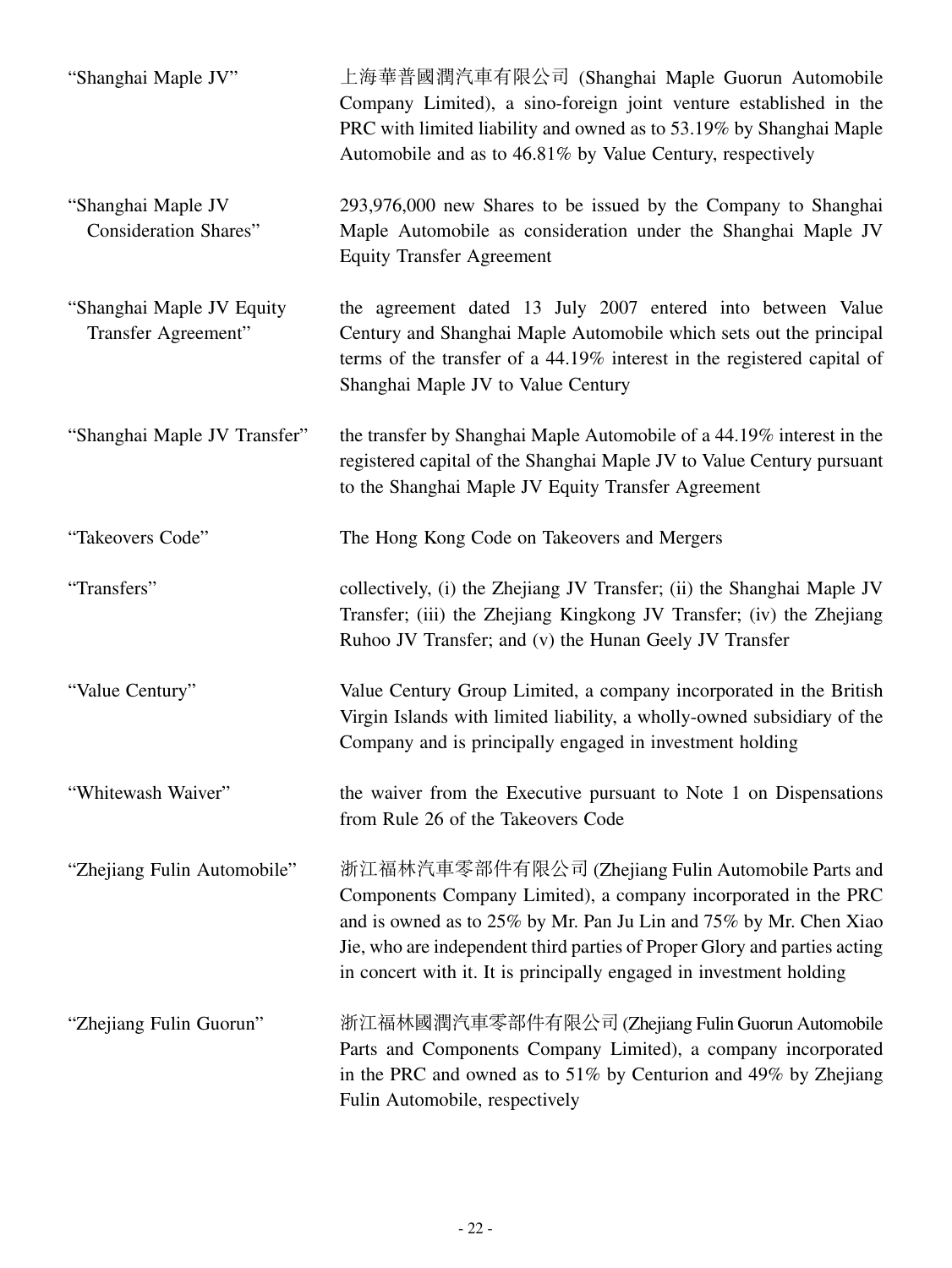| "Zhejiang Fulin Guorun Equity<br>Transfer Agreement" | the agreement dated 13 July 2007 entered into between Centurion<br>and Zhejiang Fulin Automobile which sets out the principal terms of<br>the transfer of a 49% interest in the registered capital of Zhejiang Fulin<br>Guorun to Centurion                                                                                                                                                                                                                                                                                                                                                                                          |
|------------------------------------------------------|--------------------------------------------------------------------------------------------------------------------------------------------------------------------------------------------------------------------------------------------------------------------------------------------------------------------------------------------------------------------------------------------------------------------------------------------------------------------------------------------------------------------------------------------------------------------------------------------------------------------------------------|
| "Zhejiang Fulin Guorun<br>Transfer"                  | the transfer by Zhejiang Fulin Automobile of a 49% interest in<br>the registered capital of the Zhejiang Fulin Guorun to Centurion pursuant<br>to the Zhejiang Fulin Guorun Equity Transfer Agreement                                                                                                                                                                                                                                                                                                                                                                                                                                |
| "Zhejiang Geely Merrie"                              | 浙江吉利美日汽車有限公司 (Zhejiang Geely Merrie Automobile<br>Company Limited), a limited liability company incorporated in the<br>PRC and is owned as to 90.00% by Geely Holding and as to 10.00%<br>by 浙江華普資產管理有限公司 (Zhejiang Maple Assets Management<br>Company Limited) respectively, which is in turn owned by the senior<br>management of Geely Holding. It is principally engaged in manufacturing<br>and managing of automobile, automobile power generators and related<br>components. It is also engaged in exporting of products it produces and<br>importing machineries, accessories and raw materials required in its<br>business. |
| "Zhejiang Haoqing"                                   | 浙江豪情汽車製造有限公司 (Zhejiang Haoqing Automobile Manufacturing<br>Company Limited), a company incorporated in the PRC with limited<br>liability, and is beneficially owned as to 90% by Geely Holding and<br>as to 10% by 浙江華普資產管理有限公司 (Zhejiang Maple Assets<br>Management Co. Ltd) respectively, which is in turn owned by the<br>senior management of Geely Holding. It is principally engaged in<br>manufacturing and distribution of Haoqing's series models.                                                                                                                                                                          |
| "Zhejiang JV"                                        | 浙江吉利汽車有限公司, 前稱浙江吉利國潤汽車有限公司<br>(Zhejiang Geely Automobile Company Limited, formerly known as<br>Zhejiang Geely Guorun Automobile Company Limited), a sino-foreign<br>joint venture company incorporated in the PRC, and owned as to 53.19%<br>by Zhejiang Geely Merrie and 46.81% by Centurion, respectively                                                                                                                                                                                                                                                                                                                          |
| "Zhejiang JV<br><b>Consideration Shares"</b>         | 776,408,000 new Shares to be issued by the Company to Zhejiang<br>Geely Merrie as consideration under the Zhejiang JV Equity Transfer<br>Agreement                                                                                                                                                                                                                                                                                                                                                                                                                                                                                   |
| "Zhejiang JV Equity<br>Transfer Agreement"           | the agreement dated 13 July 2007 entered into between Centurion<br>and Zhejiang Geely Merrie which sets out the principal terms of the<br>transfer of a 44.19% interest in the registered capital of Zhejiang JV<br>to Centurion                                                                                                                                                                                                                                                                                                                                                                                                     |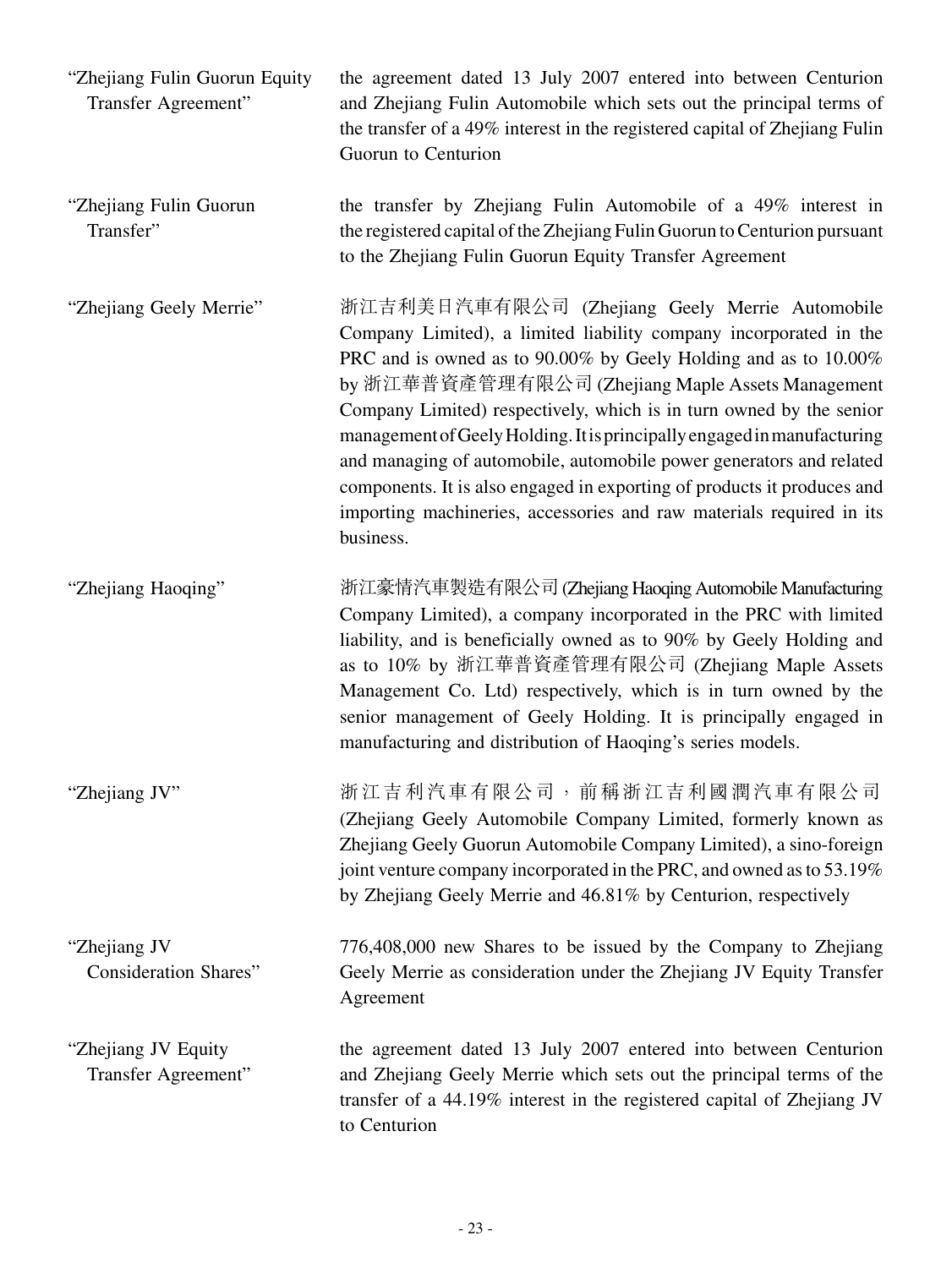| "Zhejiang JV Transfer"                                | the transfer by Zhejiang Geely Merrie of a 44.19% interest in the<br>registered capital of the Zhejiang JV to Centurion pursuant to the<br>Zhejiang JV Equity Transfer Agreement                                                           |
|-------------------------------------------------------|--------------------------------------------------------------------------------------------------------------------------------------------------------------------------------------------------------------------------------------------|
| "Zhejiang Kingkong JV"                                | 浙江金剛汽車有限公司, (Zhejiang Kingkong Automobile Company<br>Limited, a sino-foreign joint venture established in the PRC with limited<br>liability which is owned as to 53.19% by Zhejiang Haoqing and as to<br>46.81% by Centurion, respectively |
| "Zhejiang Kingkong JV<br><b>Consideration Shares"</b> | 129,216,000 new Shares to be issued by the Company to Zhejiang<br>Haoqing as consideration under the Zhejiang Kingkong JV Equity<br><b>Transfer Agreement</b>                                                                              |
| "Zhejiang Kingkong JV<br>Equity Transfer Agreement"   | the agreement dated 13 July 2007 entered into between Centurion<br>and Zhejiang Haoqing which sets out the principal terms of the transfer<br>of a 44.19% interest in the registered capital of Zhejiang Kingkong JV<br>to Centurion       |
|                                                       | "Zhejiang Kingking JV Transfer" the transfer by Zhejiang Haoqing of a 44.19% interest in the registered<br>capital of the Zhejiang Kingkong JV to Centurion pursuant to the<br>Zhejiang Kingkong JV Equity Transfer Agreement              |
| "Zhejiang Ruhoo JV"                                   | 浙江陸虎汽車有限公司 (Zhejiang Ruhoo Automobile Company<br>Limited), a sino-foreign joint venture established in the PRC with<br>limited liability which is owned as to 53.19% by Zhejiang Haoqing<br>and as to 46.81% by Centurion, respectively    |
| "Zhejiang Ruhoo JV<br>Consideration Shares"           | 74,800,000 new Shares to be issued by the Company to Zhejiang<br>Haoqing as consideration under the Zhejiang Ruhoo JV Equity Transfer<br>Agreement                                                                                         |
| "Zhejiang Ruhoo JV Equity"<br>Transfer Agreement"     | the agreement dated 13 July 2007 entered into between Centurion<br>and Zhejiang Haoqing which sets out the principal terms of the transfer<br>of a 44.19% interest in the registered capital of Zhejiang Ruhoo JV to<br>Centurion          |
| "Zhejiang Ruhoo JV Transfer"                          | the transfer by Zhejiang Haoqing of a 44.19% interest in the registered<br>capital of the Zhejiang Ruhoo JV to Centurion pursuant to the Zhejiang<br>Ruhoo JV Equity Transfer Agreement                                                    |
| "HK\$"                                                | Hong Kong dollars, the lawful currency of Hong Kong                                                                                                                                                                                        |
| $``\%"$                                               | per cent.                                                                                                                                                                                                                                  |